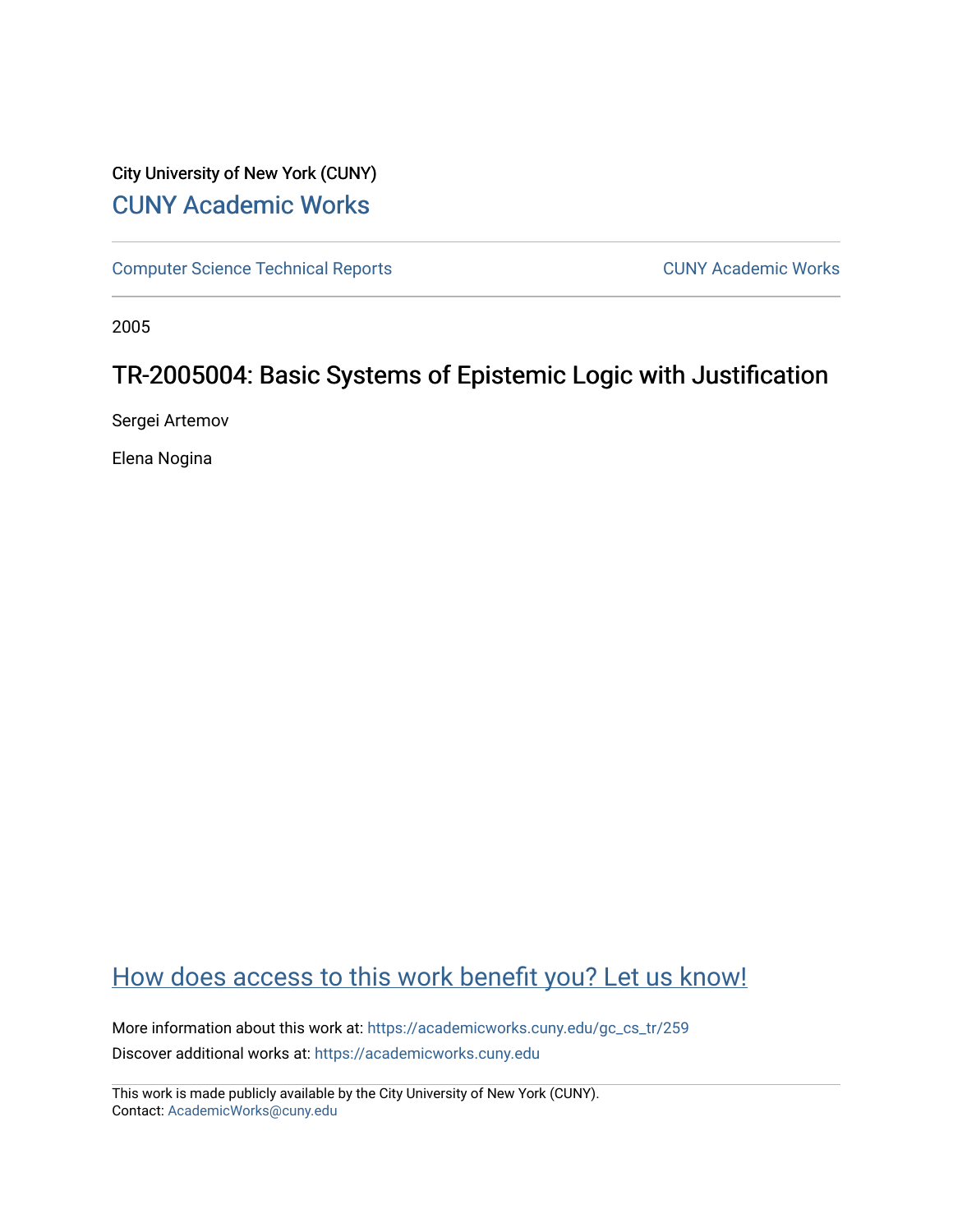## Basic systems of epistemic logic with justification

Sergei Artemov Elena Nogina Graduate Center CUNY BMCC CUNY Ph.D. Program in Computer Science Department of Mathematics 365 Fifth Avenue 199 Chambers Street New York, NY 10016, U.S.A. New York, NY 10007, U.S.A. SArtemov@gc.cuny.edu ENogina@bmcc.cuny.edu

February 21, 2005

### Abstract

An issue of an epistemic logic with justification has been discussed since the early 1990s. Such a logic, along with the usual knowledge operator  $\Box F$  (*F is known*), should contain assertions t: *F* (*t is a justification* for  $F$ ), which gives a more nuanced and realistic model of knowledge. In this paper, we build two systems of epistemic logic with justification: the minimal one—S4LP—which is an extension of the basic epistemic logic S4 by an appropriate calculus of justification corresponding to the logic of proofs LP, and S4LPN—which is S4LP augmented by the explicit negative introspection principle  $\neg(t:F) \rightarrow \Box \neg(t:F)$ . Epistemic semantics for both systems are suggested. Completeness and specific properties of S4LP and S4LPN, reflecting the explicit character of those systems, are established.

## 1 Introduction

The need for a logic of knowledge with justifications has been discussed by van Benthem in [33]. Such a logic should contain assertions of the form  $\Box F$  $(F \text{ is known})$  along with those of the form  $t : F$  (t is a justification for F) bringing together the implicit and explicit components of our informal notion of knowledge.

The explicit character of judgments significantly expands the expressive power of epistemic logics. The traditional Hintikka-style modal logic approach to knowledge has the well-known defect of logical omniscience, caused by an unrealistic stipulation that an agent knows all logical consequences of his/her assumptions ([15, 27, 30, 31]). Hence, the usual epistemic modality  $\Box F$  should be regarded as "potential knowledge" or "knowability" (cf. [18]) rather than actual knowledge. Evidence operators  $t$ : F provide a more nuanced and realistic model of knowledge. This new langauge enables us to formulate new logical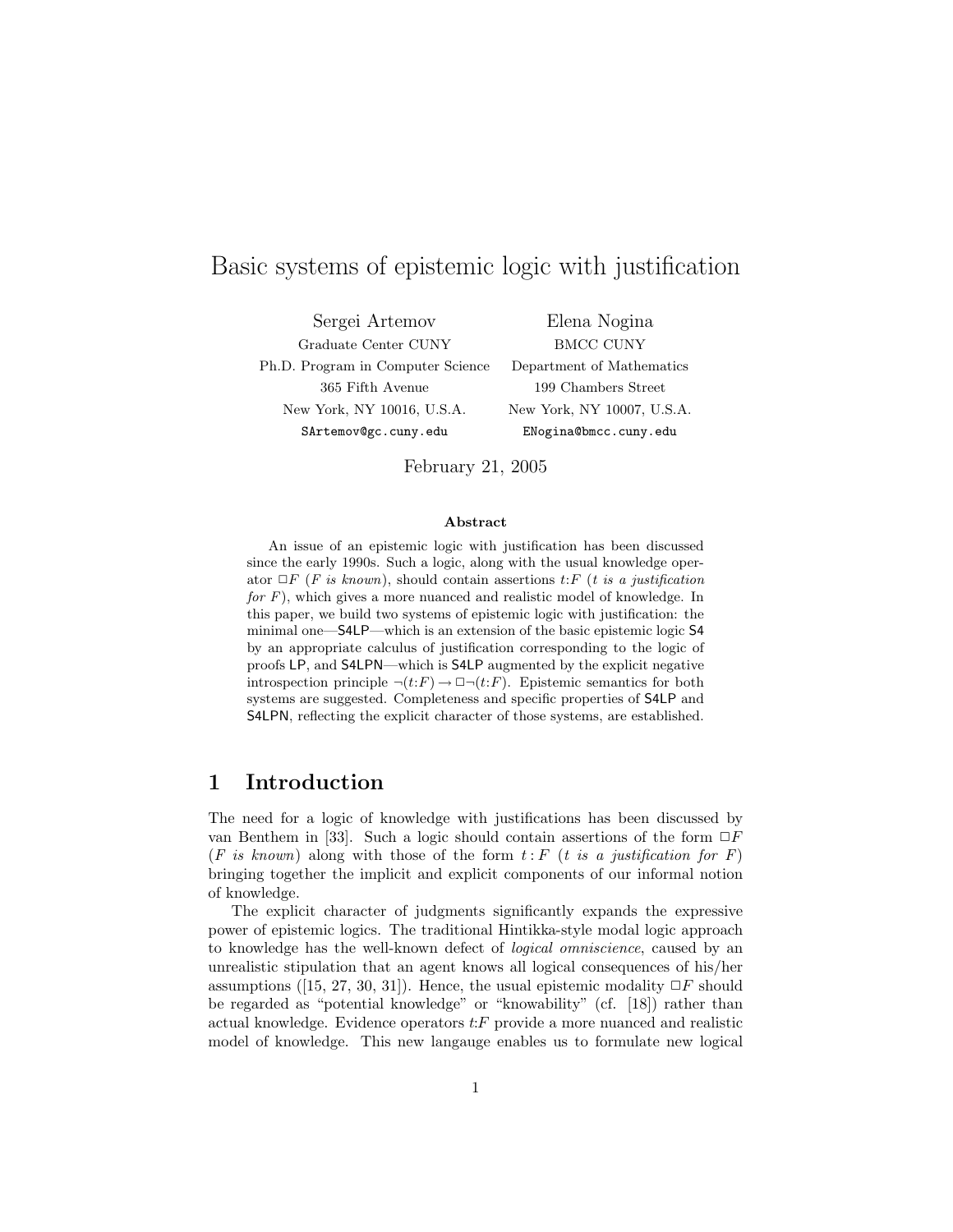principles about knowledge. For example, in the context of mathematical provability, the modal principle of negative introspection  $\neg \Box F \rightarrow \Box \neg \Box F$  is not valid. A purely explicit version of negative introspection  $\neg(x;F) \rightarrow t(x) : \neg(x;F)$  does not hold in the logic of proofs LP either. However, negative introspection in a mixed explicit-implicit form  $\neg(t:F) \rightarrow \Box \neg(t:F)$  is valid in the provability semantics, providing a good reason for considering this principle in the context of logic of knowledge in general.

The ability of terms to encode the complexity of justifications could be useful in dealing with the logical omniscience problem, since an evidence term  $t$  in  $t$ : $F$ carries information about how hard it was to justify  $F$  from given assumptions.

In this paper, we derive basic principles of knowledge and justification from the laws of proofs and provability. The provability semantics is a representative case of the epistemic reading of modal logic, and as such sheds light on the logic of knowledge with justification in general.

The idea of the logic of proofs as an explicit counterpart of S4 first appeared in Gödel's  $[20]$ . The formal system LP of the logic of proofs was introduced in [3, 4]. LP describes all valid principles of proof operators  $t$ : F

$$
t \text{ is a proof of } F \text{ in Peano arithmetic} \tag{1}
$$

with an appropriate set of operations on proofs sufficient to realize the modal logic S4 explicitly [4]. A similar explicit counterpart of S5 was found in [8]. A semantical approach to the logic of proofs as a general calculus of evidence in the epistemic framework has been developed by Mkrtychev and Fitting in [16, 18, 26].

Joint logics of proofs and provability, studied in [2, 9, 28, 29, 32, 34], are of special interest for this paper since they serve as a prototype of the logic of knowledge with justification.

In this paper, we introduce and study basic epistemic logics with justification. We construct two systems. The basic one, S4LP, consists of S4 combined with LP as a calculus of justifications and the principle  $t: F \to \Box F$  connecting implicit and explicit knowledge operators. S4LP may be regarded as the generic epistemic logic with justification where no specific assumptions are made concerning explicit knowledge. The other system, S4LPN, is S4LP augmented by the principle of explicit negative introspection  $\neg(t;F) \rightarrow \Box \neg(t;F)$  which first came up in the logics of proofs and provability. Alternatively, S4LPN can be axiomatized over S4LP by the principle of decidability of evidence assertions  $\Box t$ : $F \vee \Box \neg (t$ : $F$ ).

In our technical report [9] we used Fitting models [16], originally designed for the logic of proofs LP, as a semantics for S4LP. In [17], Fitting showed that S4LP is complete with respect to this semantics. In [6], the first author augmented Fitting semantics by a new feature, an evidence accessibility relation. This more general class of models, AF-models, already covers all the above systems: LP, S4LP, and S4LPN (as well as a broad class of the so-called evidence-based common knowledge systems from [6]).

In this paper we give soundness and completeness theorems for S4LP and S4LPN with respect to AF-semantics. Furthermore, both S4LP and S4LPN are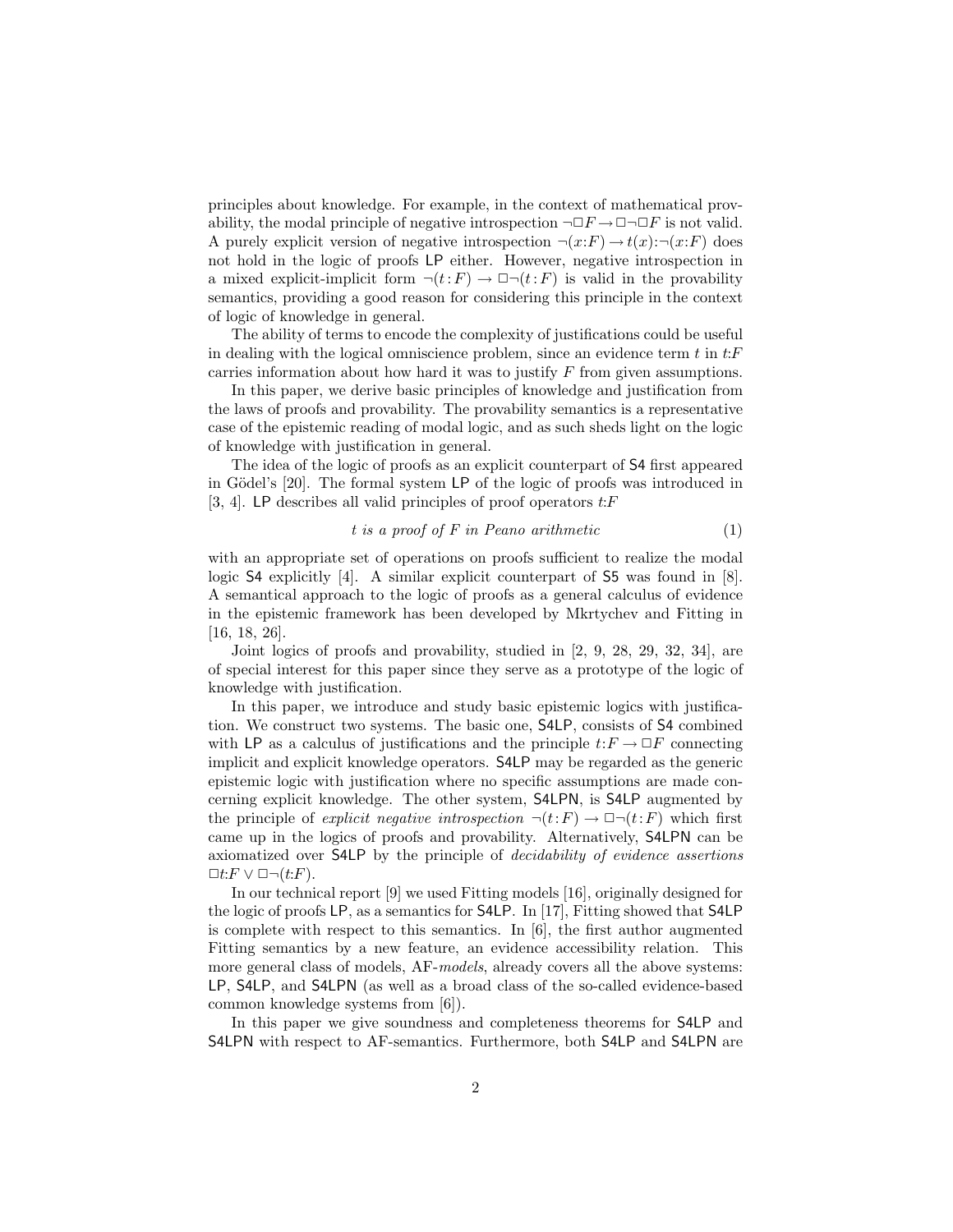shown to enjoy the arithmetical provability semantics when  $\Box F$  is interpreted as the so-called strong provability operator (cf. [13]):

F is true and provable in Peano arithmetic .

S4LP and S4LPN provide a framework for reasoning about knowledge and justification and hence answer a question concerning such logics raised by van Benthem in [33]. Epistemic logics with justification and similar systems were used in recent work [6] on the common knowledge phenomenon.

## 2 The logic of proofs as a general calculus of justification

The logic of proofs LP was inspired by the classical works of the 1930s by Kolmogorov [23] and Gödel  $([19, 20])$  and found in [3, 4] (see also surveys [5, 7, 14]). LP naturally extends classical propositional logic by adding symbolically represented proofs into the language of the system. Internal proof terms in LP are called proof polynomials. A new formula formation rule is postulated, stating that  $t: F$  is a formula whenever t is a proof polynomial and F is an arbitrary formula, hence the language of LP is a general propositional proofcarrying language. According to the completeness theorems from [3, 4], LP captures exactly the set of all valid logical principles concerning propositions and mathematical proofs with a fixed, sufficiently rich set of operations on proofs. Moreover, by the realization theorem  $(3, 4)$ , proof polynomials suffice to recover the explicit provability content in all S4-theorems (and hence all intuitionistic propositional theorems) by realizing modalities in the latter with appropriate proof terms. In a more general setting LP may be regarded as a device that makes reasoning about knowledge explicit and keeps track of the evidence.

Here are some formal definitions.

**Definition 1.** Proof polynomials are terms built from proof variables  $x, y, z, \ldots$ and proof constants  $a, b, c, \ldots$  by means of three operations: application "." (binary), union "+" (binary), and proof checker "!" (unary).

**Definition 2.** Using t to stand for any proof polynomial and  $S$  for any sentence variable, the formulas are defined by the grammar

 $A = S | A_1 \rightarrow A_2 | A_1 \wedge A_2 | A_1 \vee A_2 | \neg A | t:A$ .

We assume also that "t:" and "¬" bind stronger than " $\wedge$ " and " $\vee$ ," which bind stronger than " $\rightarrow$ ."

Definition 3. The logic of proofs LP has the following Hilbert-style axioms and rules:

I. The standard set of axioms A1-A10 from [22] (or a similar system)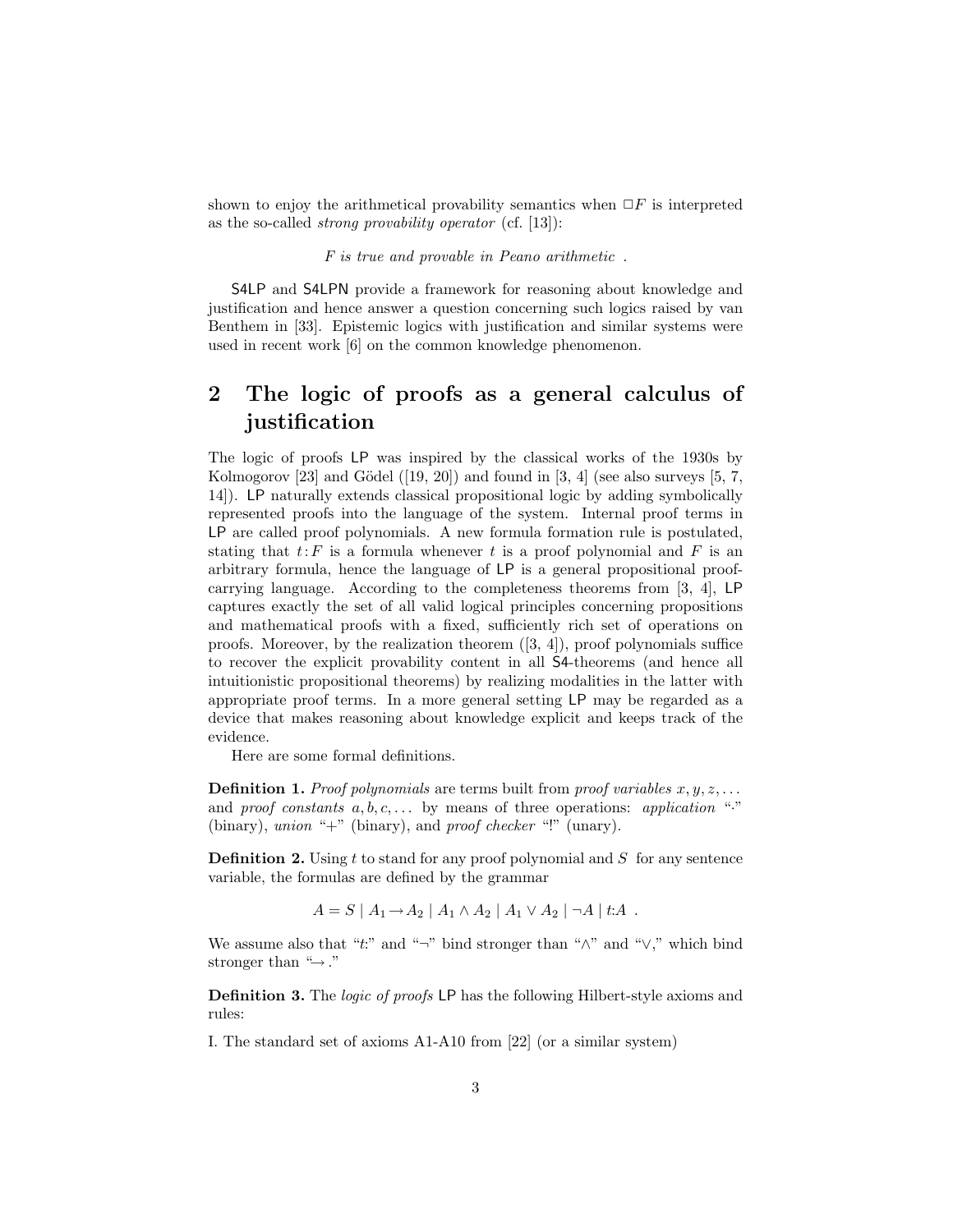R1. Modus Ponens II. LP1.  $s:(F \to G) \to (t:F \to (s \cdot t):G)$  (application) LP2.  $t: F \to \text{!}t:(t:F)$  (proof checker) LP3.  $s:F \rightarrow (s+t):F$ ,  $t:F \rightarrow (s+t):F$  (union)<br>LP4.  $t:F \rightarrow F$  (explicit reflexivity)  $\text{(explicit reflexivity)}$ R2.  $\vdash c:A$ , where A is an axiom from I - II and c is a proof constant (constant specification rule)

The principle LP1 specifies the basic operation of application: a justification of an implication  $F \to G$  applied to any justification of the premise F returns a justification of the conclusion  $G$ . LP2 is the verifiability property of evidence: for any evidence t of a fact  $F$ , the result of applying a checker to t,  $\mu$ , provides a justification of t:F. LP3 reflects the monotonicity principle: a justification for F remains a justification after adding any additional evidence. Finally, LP4 is the reflexivity property, which is provably valid.

A constant specification  $\mathcal{CS}$  is a set  $\{c_1:A_1,c_2:A_2,\ldots\}$  of formulas in which each  $A_i$  is an axiom from I-II and each  $c_i$  is a proof constant. By default, with each derivation in LP we associate a constant specification  $\mathcal{CS}$  that consists of formulas introduced in this derivation by the rule of constant specification. The claim that  $F$  is derivable in  $LP$  is equivalent to the existence of a derivation with a constant specification  $\mathcal{CS}$  associated with this derivation, i.e.:

F is derivable given  $c_1:A_1,\ldots,c_n:A_n$ .

LP is closed under substitutions of proof polynomials for proof variables and formulas for propositional variables, and LP enjoys the deduction theorem.

In addition to the arithmetical completeness theorem, LP enjoys two fundamental properties: internalization and realizability.

**Proposition 1.** (Internalization) If  $A_1, \ldots, A_k \vdash F$  then for some proof polynomial  $p(x_1, \ldots, x_k)$ 

$$
x_1:A_1,\ldots,x_k:A_k\vdash p(x_1,\ldots,x_k):F.
$$

**Proposition 2.** (Realizability) There is an effective procedure that constructs a realization r, which substitutes proof polynomials for all modalities in a given S4-derivation of formula  $F$  and thereby produces formula  $F<sup>r</sup>$  derivable in LP.

The logic of proofs LP may be regarded as the explicit version of S4. A paper [8] introduced a variant of the logic of proofs corresponding to S5. Logics of proofs corresponding to the modal logics K, K4, D, D4, and T were described in [10, 11].

### 3 Basic epistemic logic with justification

We introduce the basic epistemic logic with justifications, S4LP, consisting of S4 as the "knowledge component" and LP as the "justification component" together with the principle  $t:F\!\rightarrow\!\Box F$  connecting explicit and implicit knowledge.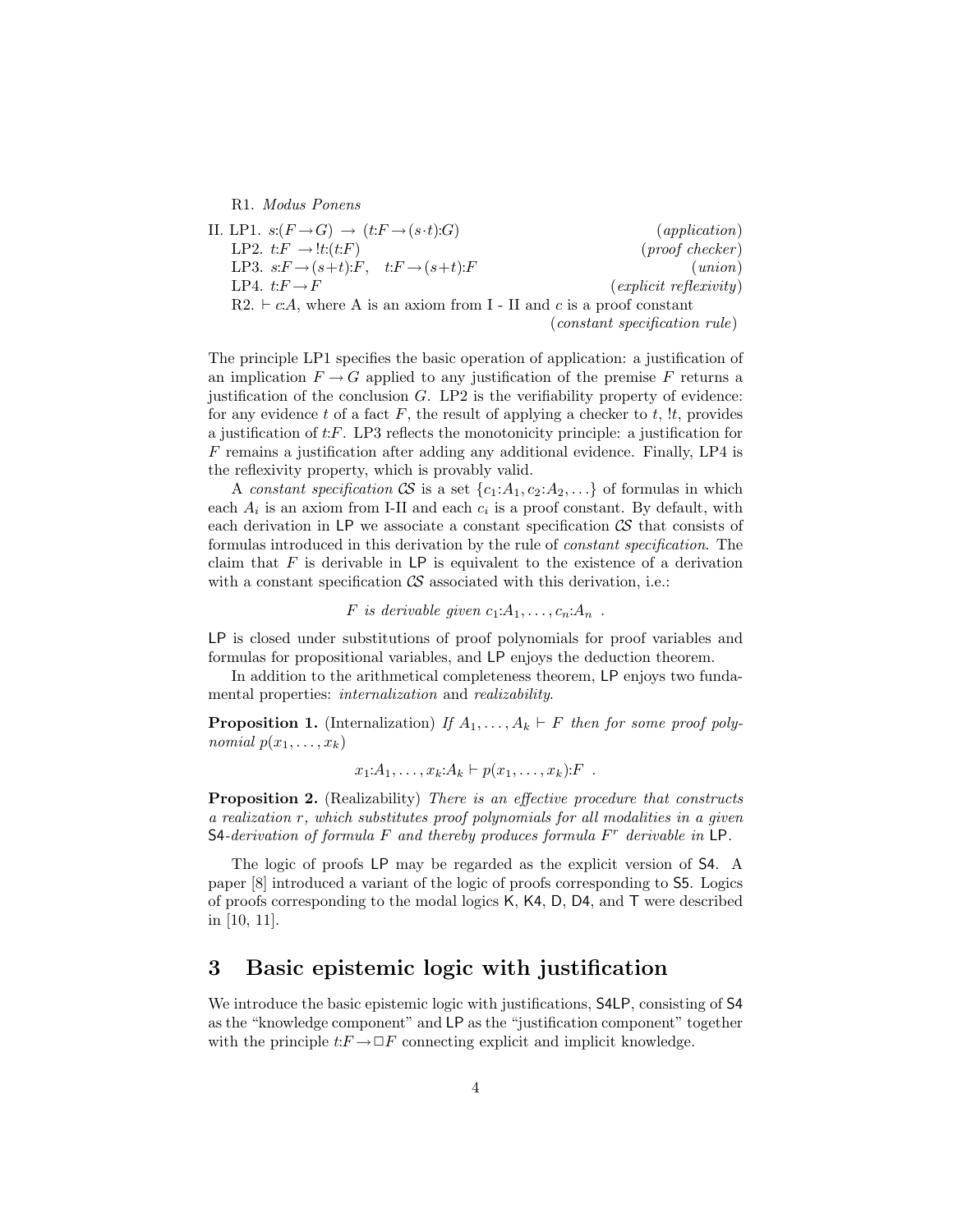Definition 4. Proof polynomials for S4LP are the same as proof polynomials for LP, i.e. they are terms built from variables  $x, y, z, \ldots$  and constants  $a, b, c, \ldots$ by means of three operations, *application* " $\cdot$ " (binary), union " $\cdot$ " (binary), and evidence checker "!" (unary). Formulas of the language of S4LP are defined by the grammar

$$
A = S | A_1 \to A_2 | A_1 \land A_2 | A_1 \lor A_2 | \neg A | \Box A | t:A .
$$

We assume also that "t:," " $\Box$ ," and "¬" bind stronger than " $\wedge$ " and " $\vee$ ," which bind stronger than " $\rightarrow$ ."

Definition 5. The system S4LP has the following axioms and rules:

#### I. Classical propositional logic

A1-A10. (the standard set of axioms, e.g., from [22]) R1. Modus ponens

#### II. Logic of Proofs LP

LP1.  $s:(F \to G) \to (t:F \to (s\cdot t):G)$  (application) LP2.  $t: F \to \ell t(t:F)$  (inspection) LP3.  $s: F \rightarrow (s+t): F$ ,  $t: F \rightarrow (s+t): F$  (union) LP4.  $t: F \to F$  (reflexivity of explicit knowledge)  $R2. \vdash c.A$ , where A is an axiom from I-IV and c is a proof constant

#### (constant specification)

### III. Basic Epistemic Logic S4

E1.  $\square(F \rightarrow G) \rightarrow (\square F \rightarrow \square G)$ E2.  $\Box F \rightarrow \Box \Box F$ E3.  $\Box F \rightarrow F$ R3.  $\vdash F \Rightarrow \vdash \Box F$ 

### IV. Principle connecting explicit and implicit knowledge

C1.  $t: F \to \Box F$  (explicit-implicit connection)

Obviously, S4LP contains both LP and S4. The principle LP4 is redundant but we keep it listed for convenience. S4LP is closed under substitutions of proof polynomials for proof variables and formulas for sentence variables. S4LP also enjoys the deduction theorem.

Consider a constant specification  $\mathcal{C} = \{c_1 : A_1, c_2 : A_2, \ldots\}$  (where each  $A_i$ is an axiom from I-IV and each  $c_i$  is a proof constant). By  $\mathsf{S4LP}_{cs}$  we mean a subsystem of S4LP where R2 is restricted to producing formulas from a given CS only. In particular,  $\mathsf{S4LP}_{\emptyset}$  is the subsystem of  $\mathsf{S4LP}$  without R2.

Lemma 1. The principle of positive introspection

 $t: F \to \Box t: F$ 

is provable in  $\mathsf{S4LP}_{\emptyset}$  (hence in  $\mathsf{S4LP}_{\text{CS}}$  for any constant specification  $\mathcal{CS}$ ).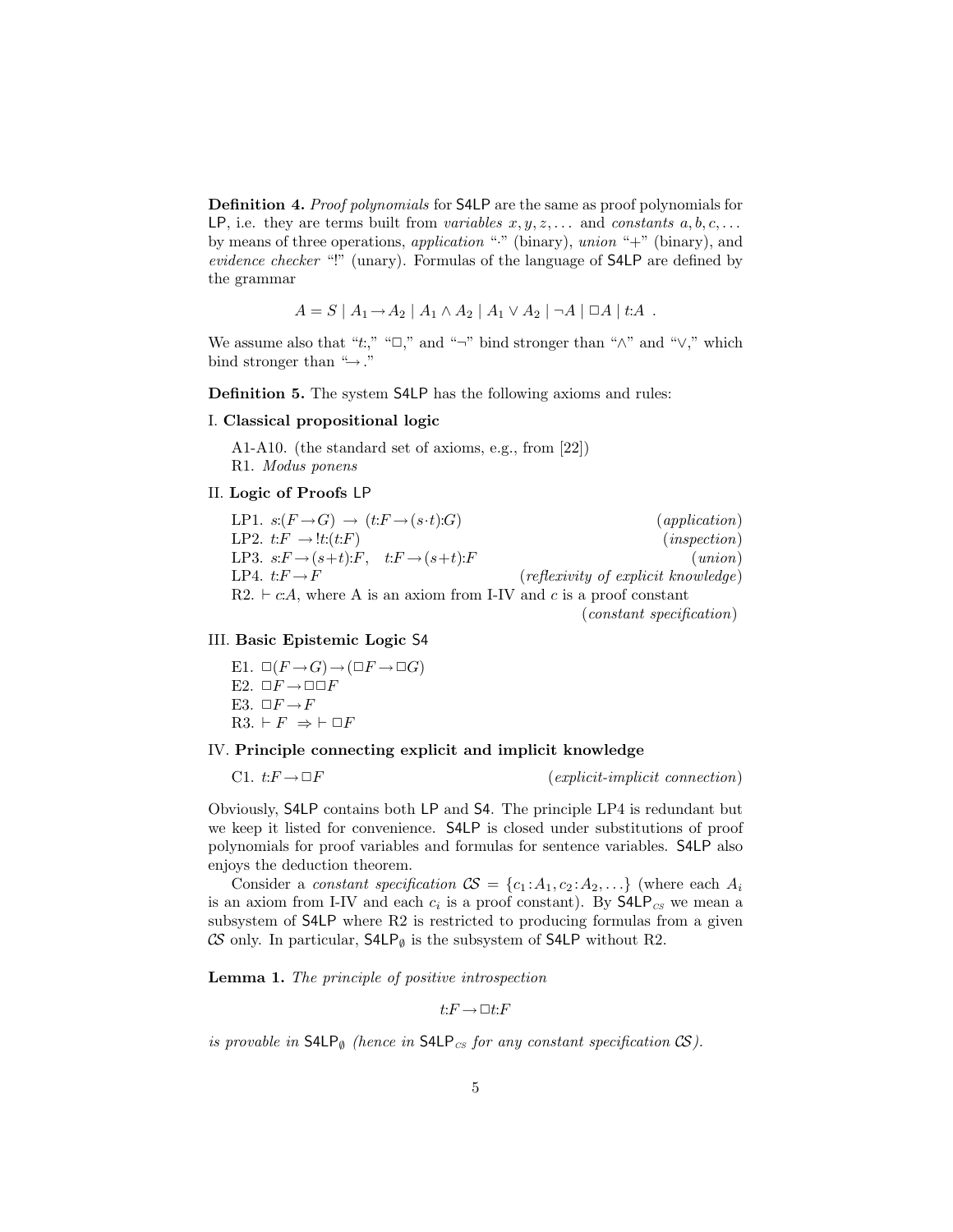Proof.

 $t: F \to \mathord{!t}: (t:F)$  by LP2  $!t:(t:F) \rightarrow \Box t:F$  by C1  $t: F \to \Box t: F$  by propositional logic

 $\Box$ 

Lemma 2.  $\mathsf{S4LP}_{CS} \vdash F \Leftrightarrow \mathsf{S4LP}_{\emptyset} \vdash \bigwedge \mathcal{CS} \rightarrow F.$ 

**Proof.** The direction " $\Leftarrow$ " is straightforward. " $\Rightarrow$ " is proven by induction on the derivation of  $F$  in  $\mathsf{S4LP}_{\mathit{CS}}$ . The only interesting case is the rule of necessitation R3. If F is obtained by the necessitation rule R3, i.e., F is  $\Box G$  and  $\mathsf{S4LP}_{cs} \vdash G$ , then by the induction hypothesis,  $\mathsf{S4LP}_{\emptyset} \vdash \bigwedge \mathcal{CS} \to G$ . By  $\mathsf{S4}$ reasoning,  $\mathbf{A}$ 

$$
\mathsf{S4LP}_{\emptyset} \vdash \Box \bigwedge \mathcal{CS} \rightarrow \Box G \ .
$$

By positive introspection (Lemma 1) and some trivial S4 reasoning,

$$
\mathsf{S4LP}_{\emptyset} \vdash \bigwedge \mathcal{CS} \rightarrow \Box \bigwedge \mathcal{CS} ,
$$

hence  $\mathsf{S4LP}_{\emptyset} \vdash \bigwedge \mathcal{CS} \rightarrow F$ .

**Lemma 3.** For any formula F, there are proof polynomials  $\mathbf{u}_{F}(x)$  and  $\mathbf{d}_{\mathbf{v}}(x)$ such that S4LP proves

1.  $x: F \to \text{up}_F(x): \Box F$ 2.  $x:\Box F\to\mathrm{down}_F(x):F$ 

#### Proof.

1.  $x: F \to \Box F$  by C1  $a:(x \cdot F \rightarrow \Box F)$  specifying constant a, by R2  $!x:(x:F) \rightarrow (a \cdot !x): \Box F$  by LP1 and propositional logic  $x: F \to \exists x: (x:F)$  by LP2  $x: F \to (a \cdot ! x): \Box F$  by propositional logic It suffices now to set  $\text{up}_F(x)$  to a·!x with  $a:(x:F \to \Box F)$ .

2.  $\Box F \rightarrow F$  by E3  $b:(\Box F \rightarrow F)$  specifying constant b, by R2  $x:\Box F \rightarrow (b \cdot x):F$  by LP1 and propositional logic It suffices now to set  $\text{down}_F(x)$  to  $b \cdot x$  with  $b:(\Box F \rightarrow F)$ .

**Proposition 3.** (Constructive necessitation) If  $\mathsf{S4LP} \vdash F$ , then  $\mathsf{S4LP} \vdash p:F$  for some proof polynomial p.

**Proof.** Induction on a derivation of  $F$ . Base:  $F$  is an axiom. Then use constant specification rule. In this case, p is an arbitrary proof constant and  $p: F$  is included in the constant specification corresponding to this derivation.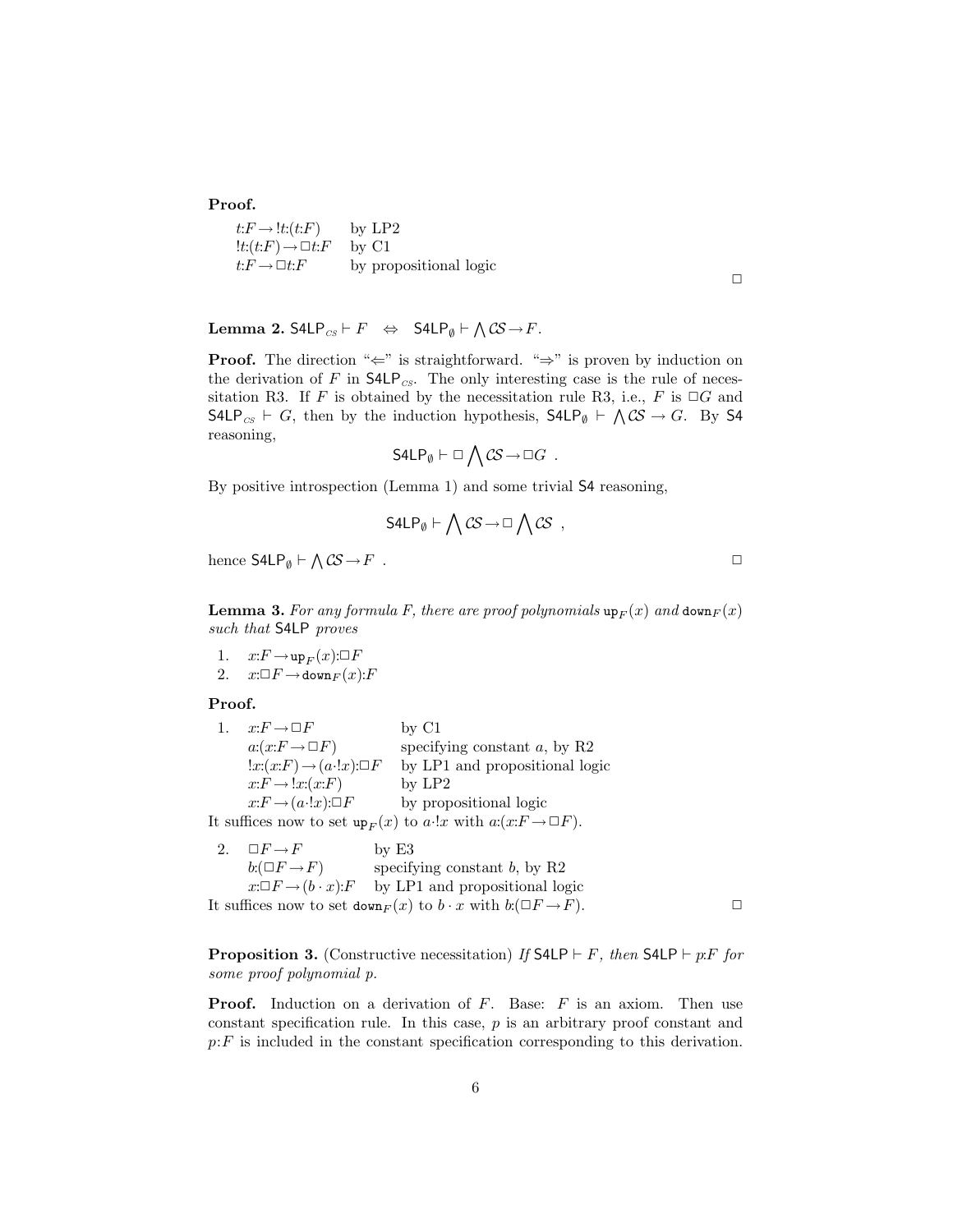Induction step: Let F be obtained from  $X \to F$  and X by modus ponens. By the induction hypothesis,  $\vdash s:(X \to F)$  and  $\vdash t:X$ , hence by LP1,  $\vdash (s \cdot t):F$  and hence p is s.t. If F is obtained by R2, then F is c:A for some constant c and axiom A. Use the axiom LP2 to derive  $lc(c:A)$ , i.e.,  $lc.F$ . Here p is  $lc$ . If F is obtained by R3, then  $F = \Box G$  and  $\vdash G$ . By the induction hypothesis,  $\vdash t:G$  for some proof polynomial t. Use Lemma 3.1 to conclude that  $\vdash$  up<sub>G</sub>(t): $\Box G$ , and put  $p = \text{up}_G(t)$ .

Note that the proof polynomial  $p$  is always a ground term and built from proof constants by applications and proof checker operations only. Moreover, the presented derivation of  $p: F$  does not use rule R3.  $\Box$ 

The necessitation rule R3 is derivable from the rest of S4LP. Indeed, if  $\vdash F$ then, by Proposition 3,  $\vdash p: F$  for some proof polynomial p. By C1,  $\vdash \Box F$ . However, the rule of necessitation is not redundant in  $\mathsf{S4LP}_{CS}$  for any finite constant specification  $\mathcal{CS}$ . To emulate the rule of necessitation one needs to apply constructive necessitation to the unbounded set of theorems of  $\mathsf{S4LP}_{CS}$ , which requires an unbounded set of constant specifications.

The following property of S4LP is a generalization of constructive necessitation (Proposition 3). It is the explicit analogue of the rule

$$
\frac{A_1, \dots, A_k, \Box B_1, \dots, \Box B_n \vdash F}{\Box A_1, \dots, \Box A_k, \Box B_1, \dots, \Box B_n \vdash \Box F}
$$

which holds in any normal modal logic containing K4.

**Proposition 4.** (Lifting) If  $A_1, \ldots, A_k, y_1 : B_1, \ldots, y_n : B_n \vdash F$ , then for some proof polynomial  $p(x_1, \ldots, x_k, y_1, \ldots, y_n)$ 

$$
x_1:A_1,\ldots,x_k:A_k,y_1:B_1,\ldots,y_n:B_n\vdash p(x_1,\ldots,x_k,y_1,\ldots,y_n):F
$$
.

**Proof.** Similar to Proposition 3 with two new base clauses. If F is  $A_i$ , then  $x_i$ can be taken as p. If F is  $y_j:B_j$ , then p is equal to  $!y_j$ .

**Proposition 5.** (Internalization) If  $A_1, \ldots, A_k \vdash F$ , then for some proof polynomial  $p(x_1, \ldots, x_k)$ 

$$
x_1:A_1,\ldots,x_k:A_k\vdash p(x_1,\ldots,x_k):F.
$$

**Proof.** A special case of Proposition 4.  $\Box$ 

The internalization property states that any derivation in S4LP can be internalized as a proof polynomial and verified in S4LP itself.

Note that axiom C1 in S4LP can be replaced by the *explicit positive intro*spection principle  $t: F \to \Box t: F$ . The new system will coincide with S4LP modulo replacement of some constants by ground proof polynomials.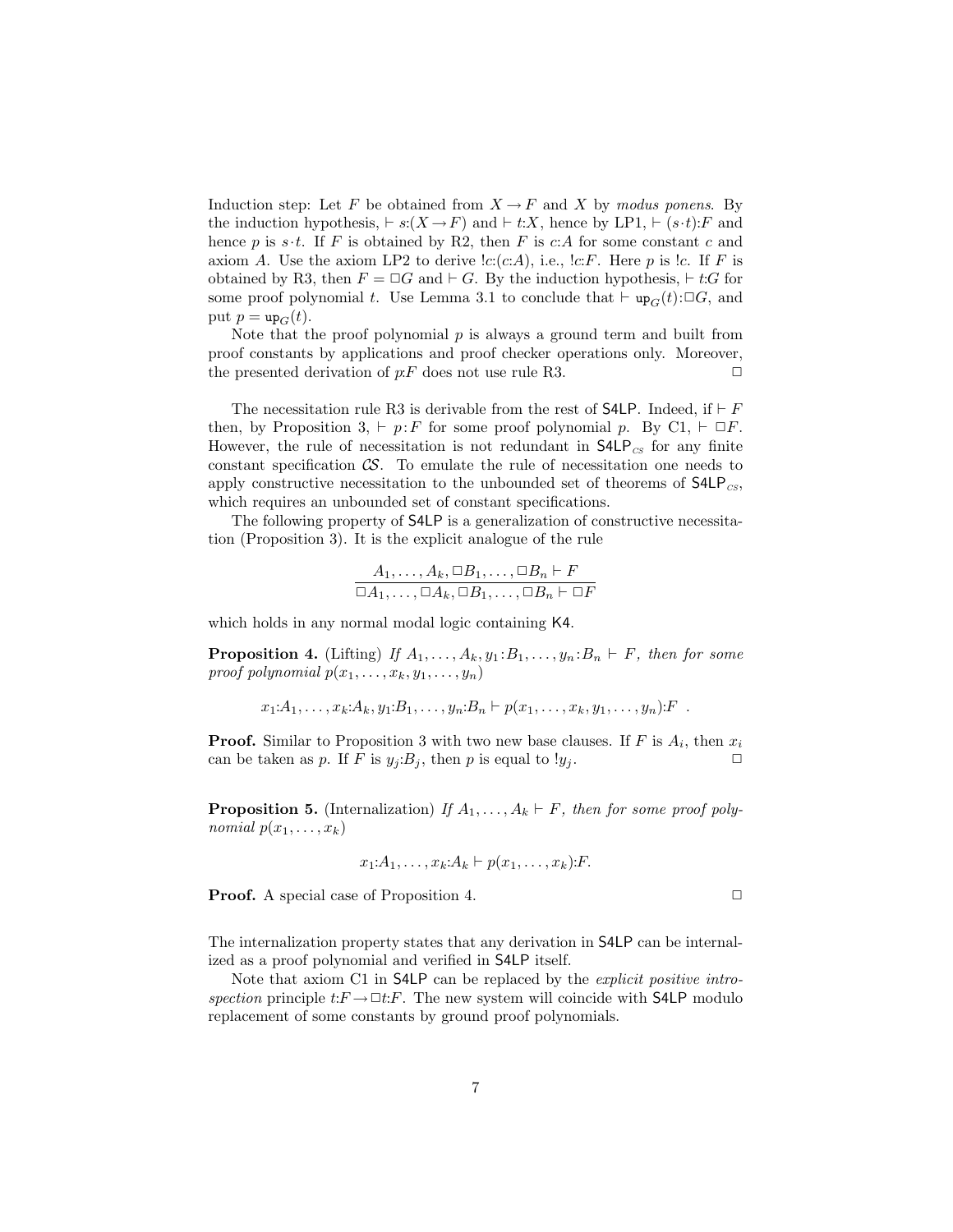## 4 Introducing explicit negative introspection

As was noticed earlier, the explicit negative introspection principle

$$
\neg t\text{:}F \rightarrow \Box \neg t\text{:}F
$$

holds when we interpret  $\Box$  as mathematical provability, thus suggesting it as an important epistemic principle.

Definition 6. The system S4LPN has the same syntax, axioms, and rules as S4LP with one additional axiom:

C2.  $\neg t: F \to \Box \neg t: F$  (explicit negative introspection)

S4LPN<sub>cs</sub> is S4LPN with the rule R2 limited to a given constant specification  $\mathcal{CS}$ .  $S4LPN_{\emptyset}$  is  $S4LPN_{CS}$  with the empty constant specification.

Analogues of Lemmas 1, 2, and 3 as well as Propositions 3, 4, and 5 hold for S4LPN as well.

Lemma 4. The principle of decidability of explicit knowledge

 $□t: F ∨ □¬t: F$ 

is provable in S4LPN (hence in S4LPN<sub>CS</sub> for any constant specification  $CS$ ).

#### Proof.

| $t: F \to \Box t: F$                                                | positive introspection    |
|---------------------------------------------------------------------|---------------------------|
| $\neg t$ : $F \rightarrow \Box \neg t$ : $F$                        | by negative introspection |
| $(t: F \vee \neg t: F) \rightarrow (\Box t: F \vee \Box \neg t: F)$ | by propositional logic    |
| $\Box t$ : $F \vee \Box \neg t$ : $F$                               | by propositional logic    |

 $\Box$ 

## 5 Models

Kripke-style models for modal logics with justification were introduced in [2] and then generalized in [9, 28, 29, 34]. A new type of models capturing evidence was developed in [16, 26] for the logic of proofs LP and in [9, 17] for S4LP. A general class of models covering all of the above and providing semantics for S4LPN as well as for the so-called evidence-based common knowledge systems was introduced in  $[6]$ .

At the heart of this semantics lies the idea, which can be traced back to Mkrtychev and Fitting ([16, 26]), of augmenting Boolean or Kripke models with an evidence function, which assigns "admissible evidence" terms to a statement. The statement  $t:\varphi$  holds in a given world u iff both of the following conditions are met:

1) t is an admissible evidence for  $\varphi$  in u;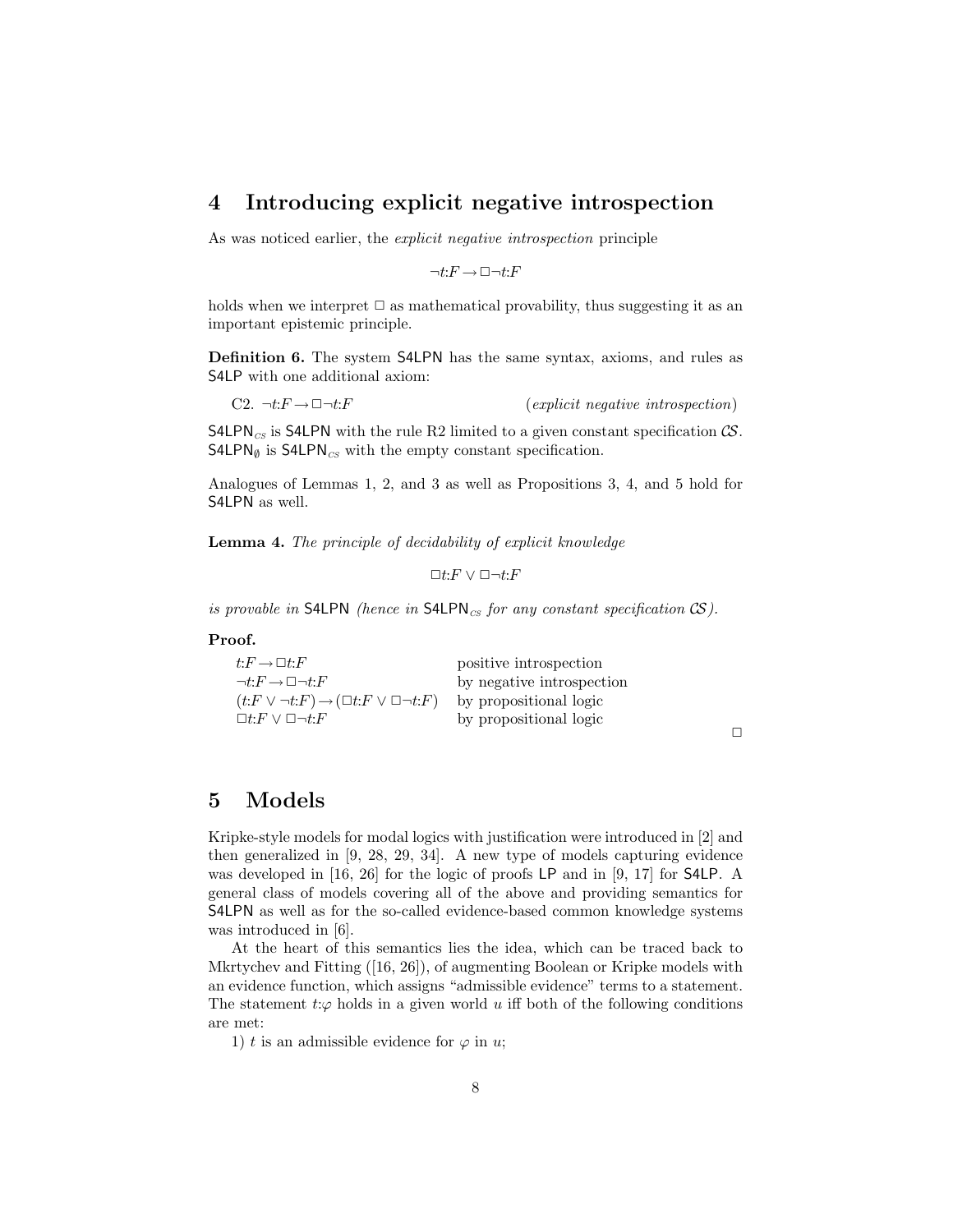2)  $\varphi$  holds in all worlds accessible from u.

The second idea came from the paper [6] which introduced an "evidence accessibility" relation different from the knowledge accessibility relation, thus semantically separating explicit knowledge from usual knowledge.

A frame is a structure  $(W, R, R^e)$ , where W is a non-empty set of states (possible worlds), R is a binary accessibility relation on W, and  $R^e$  is a binary evidence accessibility relation on W. For our purposes, the relations R and  $R^e$ can be taken as reflexive and transitive.  $R^e$  should contain R but not necessarily coincide with R.

Given a frame  $(W, R, R^e)$ , a *possible evidence* function  $\mathcal E$  is a mapping from worlds and justification terms to sets of formulas. We can read  $F \in \mathcal{E}(u, t)$  as "F is one of the formulas for which t serves as possible evidence in world  $u$ ." An evidence function must obey conditions that respect the intended meanings of the operations on justification terms (i.e. proof polynomials).

**Definition 7.**  $\mathcal{E}$  is an evidence function on  $(W, R, R^e)$  if for all proof polynomials s and t, for all formulas F and G, and for all  $u, v \in W$ , each of the following hold:

- 1. Monotonicity:  $uR^ev$  implies  $\mathcal{E}(u,t) \subseteq \mathcal{E}(v,t)$ .
- 2. Application:  $F \to G \in \mathcal{E}(u, s)$  and  $F \in \mathcal{E}(u, t)$  implies  $G \in \mathcal{E}(u, s \cdot t)$ .
- 3. Inspection:  $F \in \mathcal{E}(u, t)$  implies  $t: F \in \mathcal{E}(u, t)$ .
- 4. Sum:  $\mathcal{E}(u, s) \cup \mathcal{E}(u, t) \subseteq \mathcal{E}(u, s+t)$ .

A model is a structure  $\mathcal{M} = (W, R, R^e, \mathcal{E}, \Vdash)$  where  $(W, R, R^e)$  is a frame with an evidence function  $\mathcal E$  on  $(W, R, R^e)$  and  $\Vdash$  is an arbitrary mapping from sentence variables to subsets of W.

Given a model  $\mathcal{M} = (W, R, R^e, \mathcal{E}, \Vdash)$ , the forcing relation  $\Vdash$  is extended from sentence variables to all formulas by the following rules. For each  $u \in W$ :

- 1. ⊩ respects Boolean connectives at each world  $(u \Vdash F \wedge G$  iff  $u \Vdash F$  and  $u \Vdash G$ ,  $u \Vdash \neg F$  iff  $u \Vdash F$ , etc.).
- 2.  $u \Vdash \Box F$  iff  $v \Vdash F$  for every  $v \in W$  with  $uRv$ .
- 3.  $u \Vdash t: F$  iff  $F \in \mathcal{E}(u, t)$  and  $v \Vdash F$  for every  $v \in W$  with  $u R^e v$ .

We say F is true at a world  $u \in W$  if  $u \Vdash F$ ; otherwise, F is false at u. Informally speaking,  $t$ : F is true in a given world u iff t is an acceptable evidence term for F in u and  $F$  is true in all worlds v accessible from u via the evidence accessibility relation  $R^e$ . A formula F is true in a model if F is true at each world of the model; F is valid if F is true in every model. Given a constant specification  $\mathcal{CS}$ , a model M meets CS if  $\mathcal{M} \models c: A \in \mathcal{CS}$ .

The following lemma is a straightforward corollary of the definitions:

**Lemma 5.**  $u \Vdash t$ : F and  $uR^ev$  yield  $v \Vdash t$ : F.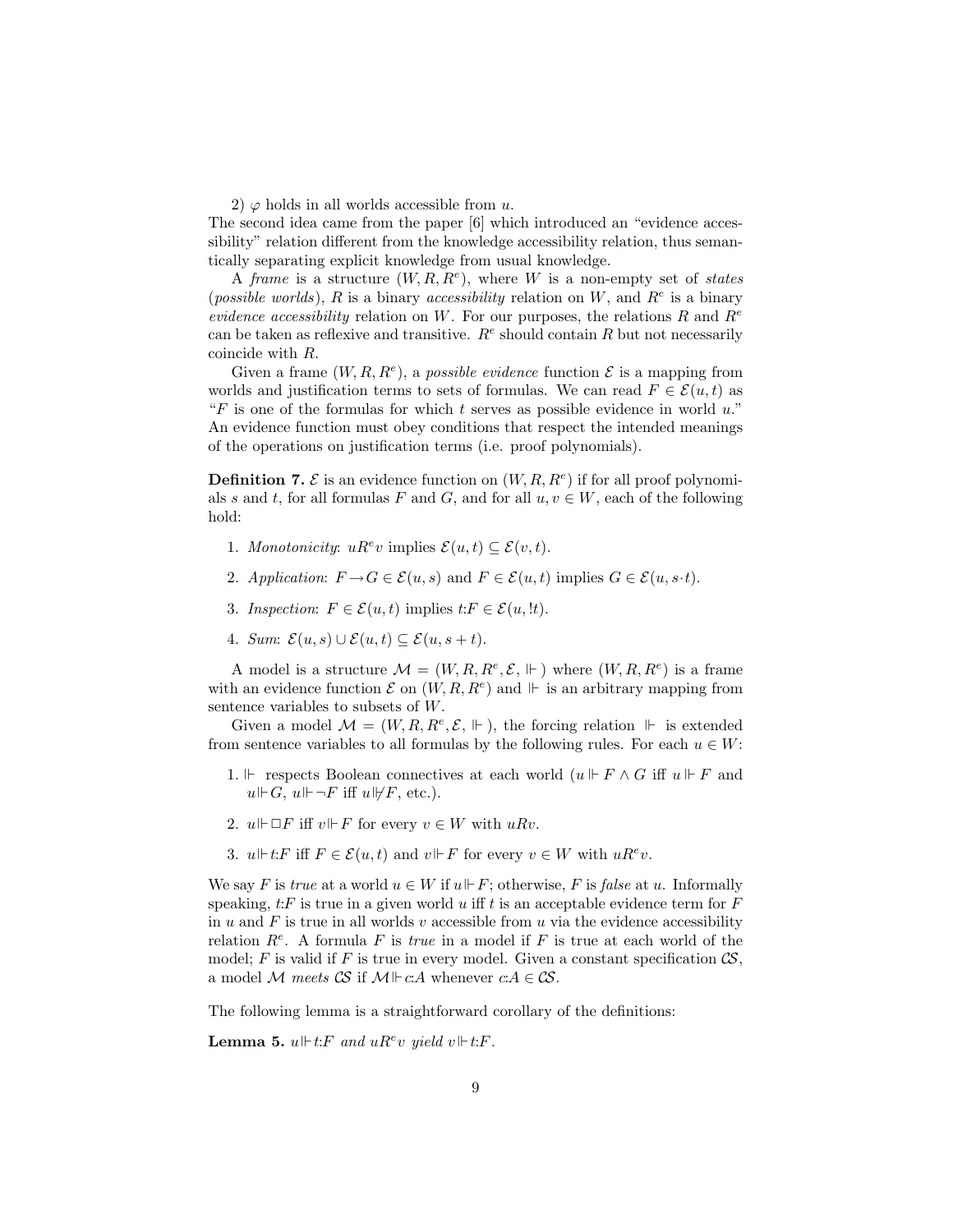The above models with singleton W's are called Mkrtychev models (Mmodels, for short). M-models were introduced in [26] under the name of premodels. The logic of proofs LP was shown in [26] to be sound and complete with respect to M-models.

We call models with  $R = R^e$  Fitting models (F-models). They were first introduced in [16] under the name weak models as an epistemic semantics for the logic of proofs LP. In [9, 17], it was shown that F-models work for S4LP as well.

Finally, we call arbitrary models of the above class AF-models. AF-models were introduced in [6] in a general setting for several agents where the need to separate knowledge and explicit knowledge was apparent. AF-models work for a wide class of systems, including the ones mentioned above (LP, S4LP, and S4LPN).

**Theorem 1.** For any given constant specification  $\mathcal{CS}$ , the logic  $\mathsf{S4LP}_{cs}$  is sound and complete with respect to AF-models that meet CS.

Proof. Soundness is straightforward. S4-axioms and rules hold because an AF-model with respect to the modal language is the usual Kripke model for S4. LP axioms and rules are guaranteed by the properties of the evidence function  $\mathcal E$ . Let us check the connection axiom  $t: F \to \Box F$ . Suppose  $u \Vdash t: F$  and  $uRv$ . Then  $u R^e v$ , since  $R \subseteq R^e$ , and  $v \Vdash F$ . Hence,  $u \Vdash \Box F$ .

Completeness is established by the standard maximal consistent set construction. First of all, we define the canonical model  $(W, R, \mathcal{E}, \Vdash)$  for S4LP<sub>CS</sub>. Call a set S of formulas in the language of  $\mathsf{S4LP}_{cs}$  consistent if for no  $F_1, \ldots, F_n \in$  $S, \neg (F_1 \land \dots \land F_n)$  is provable in S4LP<sub>cs</sub>. Consistent sets extend to maximal consistent sets by the standard Lindenbaum construction. W is the collection of all maximal consistent sets. Define  $\Gamma^{\sharp}$  as  $\{\Box F \mid \Box F \in \Gamma\}$  and  $\Gamma^{\flat}$  as  $\{t: F \mid t: F \in \Gamma\}$ . The accessibility relation R, the evidence accessibility relation  $R^e$  and the evidence function  $\mathcal E$  are defined by

$$
\Gamma R \Delta \quad \text{iff} \quad \Gamma^{\sharp} \subseteq \Delta ,
$$
  

$$
\Gamma R^e \Delta \quad \text{iff} \quad \Gamma^{\flat} \subseteq \Delta ,
$$

and

$$
F \in \mathcal{E}(\Gamma, t) \quad \text{iff} \quad t \colon F \in \Gamma \ .
$$

Obviously,  $R^e$  extends R. Indeed, let  $\Gamma R\Delta$  and  $t: F \in \Gamma$  hold. Then  $\Box t: F \in \Gamma$ , since  $\mathsf{S4LP}_{cs} \vdash t: F \to \Box t: F$ . By  $\Gamma R\Delta$ , we conclude that  $\Box t: F \in \Delta$ . Since  $\mathsf{S4LP}_{cs} \vdash \Box t: F \to t: F, t: F \in \Delta \text{ as well. So, } R \subseteq R^e. \text{ Hence, } (W, R, R^e) \text{ is an }$ S4LP-frame.

Let us check the evidence function properties.

Monotonicity:  $F \in \mathcal{E}(\Gamma, t)$  yields  $t : F \in \Gamma$ . If  $\Gamma R^e \Delta$ , then  $t : F \in \Delta$ , by the definition of  $R^e$ . By the definition of  $\mathcal{E}, F \in \mathcal{E}(\Delta, t)$ . Application:  $F \to G \in \mathcal{E}(\Gamma, s)$  and  $F \in \mathcal{E}(G, t)$  implies  $s: (F \to G) \in \Gamma$  and  $t: F \in \Gamma$ . Since  $s:(F \to G) \to (t:F \to (s\cdot t):G) \in \Gamma$  and  $\Gamma$  is closed under modus ponens (as a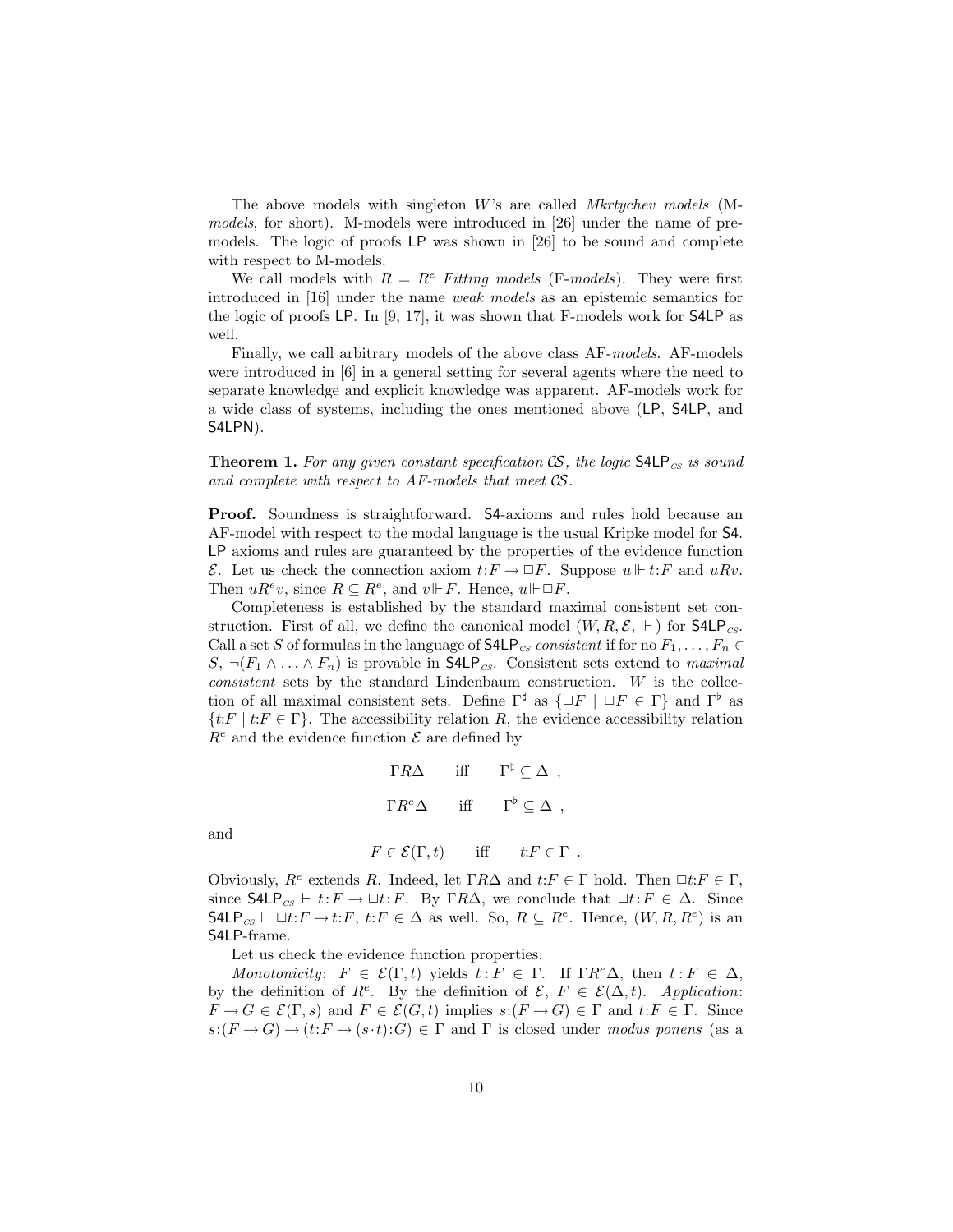maximal consistent set of formulas),  $(st)$ : $G \in \Gamma$ . Hence,  $G \in \mathcal{E}(u, st)$ . A similar argument proves inspection and sum.

Finally, for each propositional letter  $p$ ,

$$
\Gamma \Vdash p \qquad \text{iff} \qquad p \in \Gamma \enspace .
$$

**Lemma 6.** (Truth Lemma) For each formula F and each  $\Gamma \in W$ ,

$$
\Gamma \Vdash F \quad \text{iff} \quad F \in \Gamma \ .
$$

**Proof.** Induction on  $F$ . The base case is given by the definitions and the cases of boolean connectives are standard.

Case: F is  $\Box X$ .

If  $\Box X \in \Gamma$ , then  $\Box X \in \Delta$  for each  $\Delta$  such that  $\Gamma R\Delta$ . Since  $\mathsf{S4LP}_{CS} \vdash \Box X \rightarrow \mathsf{S4LP}_{CS}$  $X, X \in \Delta$ . By the induction hypothesis,  $\Delta \Vdash X$ , hence,  $\Gamma \Vdash \Box X$ .

If  $\Box X \notin \Gamma$ , then  $\Gamma^{\sharp} \cup \{\neg X\}$  is a consistent set. It it were not consistent, then  $\mathsf{S4LP}_{cs} \vdash \Box Y_1 \land \Box Y_2 \land \ldots \land \Box Y_n \to X$  for some  $\Box Y_1, \Box Y_2, \ldots, \Box Y_n \in \Gamma$ . By S4 reasoning,  $\mathsf{S4LP}_{cs} \vdash \Box Y_1 \land \Box Y_2 \land \ldots \land \Box Y_n \to \Box X$ , hence  $\Box X \in \Gamma$ , a contradiction. So,  $\Gamma^{\sharp} \cup \{\neg X\}$  is consistent. Take  $\Delta$  to be a maximal consistent extension of  $\Gamma^{\sharp} \cup \{\neg X\}$ . It is apparent that  $\Delta \in W$ ,  $\Gamma R\Delta$  and  $X \notin \Delta$ . By the definition of a model,  $\Delta \forall X$ , hence Γ $\nexists X$ .

Case:  $F$  is  $t:X$ .

Let  $t: X \in \Gamma$ . Then  $X \in \mathcal{E}(\Gamma, t)$ . By the definition of  $R^e$ ,  $t: X \in \Delta$  for each  $\Delta$  such that  $\Gamma R^e \Delta$ . Since  $\mathsf{S4LP}_{cs} \vdash t: X \to X, X \in \Delta$  as well. By the induction hypothesis,  $\Delta \Vdash X$ . By the definition of forcing at node Γ, Γ $\Vdash t:X$ .

If  $\Gamma \Vdash t:X$ , then  $X \in \mathcal{E}(\Gamma, t)$ , hence  $t:X \in \Gamma$ , by the definition of  $\mathcal{E}$ .

To conclude the proof of Theorem 1, suppose  $\mathsf{S4LP}_{cs} \nvdash F$ . Then  $\{\neg F\}$  is a consistent set. Take its maximal consistent extension  $\Gamma$ . Then  $F \notin \Gamma$  and, by the Truth Lemma,  $\Gamma \not\vdash F$  in the canonical model.  $\Box$ 

Theorem 1 also follows from the completeness of S4LP with respect to Mmodels proven in [17], where the canonical model W, R,  $\mathcal{E}$  and  $\mathbb{F}$  were chosen as above and  $R^e$  was defined as  $R^e = R$ . The completeness proof is essentially the same as above with the following two minor deviations.

1. To establish the *monotonocity* property of  $\mathcal{E}$ , assume  $F \in \mathcal{E}(\Gamma, t)$ . Then  $t: F \in \Gamma$  and  $\Box t: F \in \Gamma$  by positive introspection in  $\mathsf{S4LP}_{CS}$ . By the definition of  $R^e$  as  $R, \Box t: F \in \Delta$  for each  $\Delta$  such that  $\Gamma R^e \Delta$ . By reflexivity,  $t: F \in \Delta$ . Hence,  $F \in \mathcal{E}(\Delta, t).$ 

2. The case  $t:X \in G$  in the Truth Lemma. By the definition of  $\mathcal{E}, X \in \mathcal{E}(\Gamma, t)$ . Take  $\Delta$  such that  $\Gamma R^e \Delta$ , i.e.,  $\Gamma R \Delta$ . By positive introspection,  $\Box t: X \in \Gamma$ , hence  $\Box t: X \in \Delta$ . By reflexivity,  $t: X \in \Delta$  and  $X \in \Delta$ . By the induction hypothesis,  $\Delta \Vdash X$ . By the definition of forcing,  $\Gamma \Vdash t:X$ .

**Theorem 2.** For any constant specification  $\mathcal{CS}$ , S4LPN<sub>CS</sub> is sound and complete with respect to AF-models with symmetric  $R^e$  meeting  $\mathcal{CS}$ .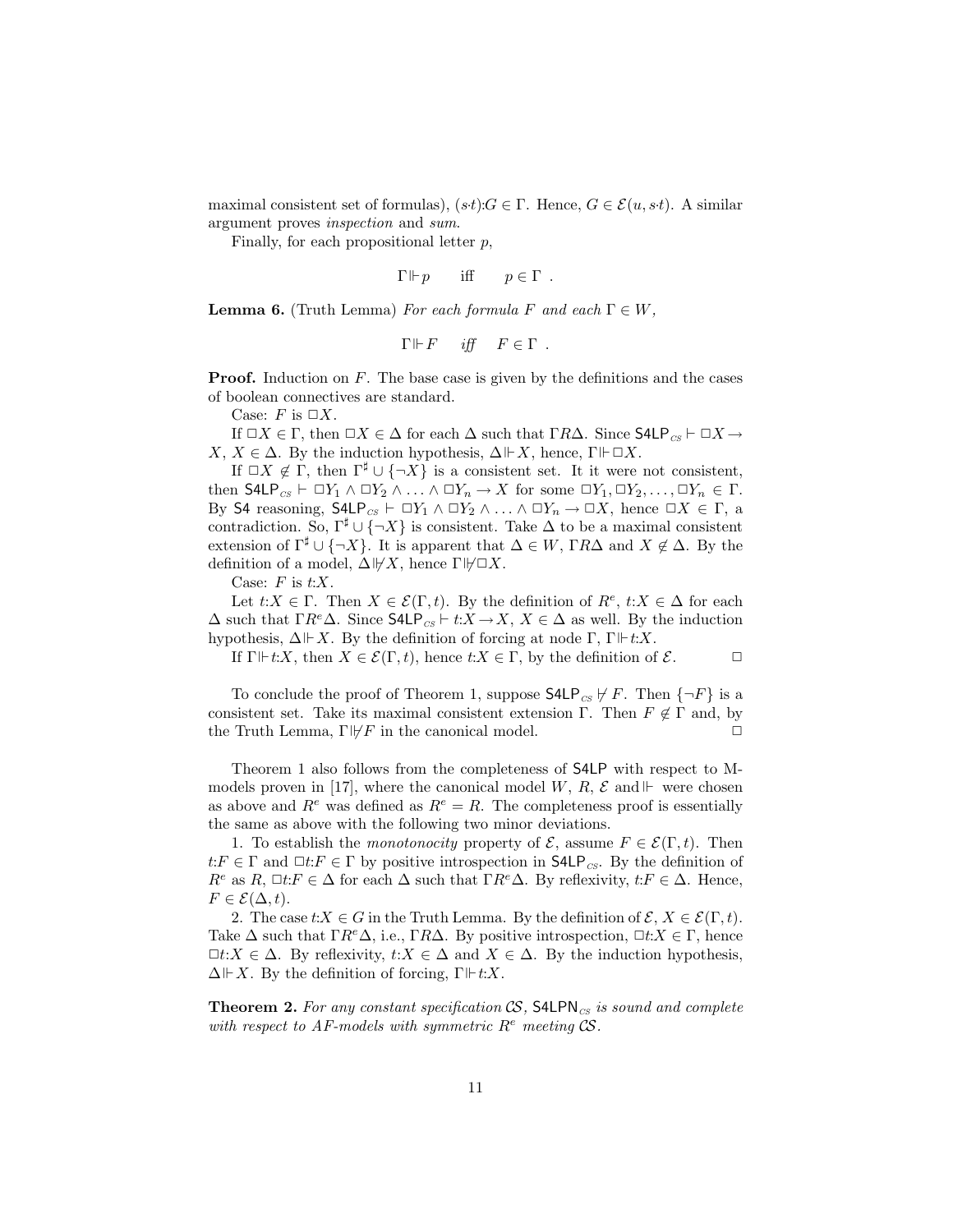**Proof.** Let  $(W, R, R^e, \mathcal{E}, \Vdash)$  be an AF-model from the formulation of the theorem. By the definitions,  $R \subseteq R^e$ , R is reflexive and transitive, whereas  $R^e$ is reflexive, symmetric, and transitive, i.e.,  $R^e$  is an equivalence relation on W that extends R.

The soundness part can be established by a straightforward induction on derivations in  $\mathsf{S4LPN}_{\mathsf{CS}}$ . All the cases but C2 follow from AF-soundness of S4LP, cf. Theorem 1. Let us check C2. Suppose  $u \Vdash \neg t : F$ , and pick v such that uRv. Suppose  $v \not\Vdash \neg t: F$ , i.e.,  $v \Vdash t: F$ . Since  $vR^e u$ , by Lemma 5,  $u \Vdash t: F \longrightarrow a$ contradiction. Actually, we have shown the stability property of AF-models of the above kind: each formula  $t$ :  $F$  either holds at all worlds of a given equivalence class with respect to  $R^e$ , or it does not hold in all worlds of this class.

The completeness part is proved by the maximal consistent sets construction. Define the canonical model for  $\mathsf{S4LPN}_{\mathsf{CS}}$ . Call a set S of formulas in the language of S4LPN<sub>cs</sub> consistent if for no  $F_1, \ldots, F_n \in S$ , is  $\neg(F_1 \wedge \ldots \wedge F_n)$  provable in  $S4LPN_{CS}$ . Consistent sets extend to *maximal consistent* sets by the Lindenbaum construction. W is the collection of all maximal consistent sets. As before,  $\Gamma^{\sharp} = {\Box F \mid \Box F \in \Gamma} \text{ and } \Gamma^{\flat} = {\lbrace t:F \mid t:F \in \Gamma \rbrace}.$  Define R,  $R^{e}$ , and E by

$$
\Gamma R \Delta \quad \text{iff} \quad \Gamma^{\sharp} \subseteq \Delta ,
$$
  

$$
\Gamma R^e \Delta \quad \text{iff} \quad \Gamma^{\flat} = \Delta^{\flat} ,
$$

and

$$
F \in \mathcal{E}(\Gamma, t) \quad \text{iff} \quad t \colon F \in \Gamma \ .
$$

Finally, for each propositional letter  $p$ ,

$$
\Gamma \Vdash p
$$
 iff  $p \in \Gamma$ .

Let us check that  $(W, R, R^e)$  is an S4LPN-frame. Clearly, R is reflexive and transitive, and  $R^e$  is an equivalence relation. Furthermore,  $R \subseteq R^e$ . Indeed, let  $\Gamma R\Delta$  and  $t: F \in \Gamma$ . Since  $\mathsf{S4LPN}_{\mathit{CS}} \vdash t: F \to \Box t: F$ , the latter formula is in  $\Gamma$ , hence  $\Box t$ :  $F \in \Gamma$  as well. Since  $\Gamma R\Delta$ ,  $\Box t$ :  $F \in \Delta$ . Since  $\mathsf{S4LPN}_{CS} \vdash \Box t$ :  $F \to t$ :  $F$ ,  $t: F \in \Delta$ . So,  $\Gamma R^e \Delta$ .

Let us check the properties of the evidence accessibility relation.

Monotonicity: Let  $F \in \mathcal{E}(\Gamma, t)$  and  $\Gamma R^e \Delta$ . By the definition of  $\mathcal{E}(\Gamma, t)$ ,  $t: F \in \Gamma$ . Hence  $t: F \in \Gamma$ , since  $G^{\flat} = \Delta^{\flat}$ . So,  $F \in \mathcal{E}(\Gamma, t)$ . Application, inspection, and sum follow immediately from the definitions.

**Lemma 7.** (Truth Lemma) For each formula  $F$ ,

$$
\Gamma \Vdash F \text{ iff } F \in \Gamma .
$$

**Proof.** Induction on  $F$ . The base case is given by the definitions and the cases of Boolean connectives are standard.

Case: F is  $\Box X$  is treated similarly to Lemma 6. Case:  $F$  is  $t:X$ .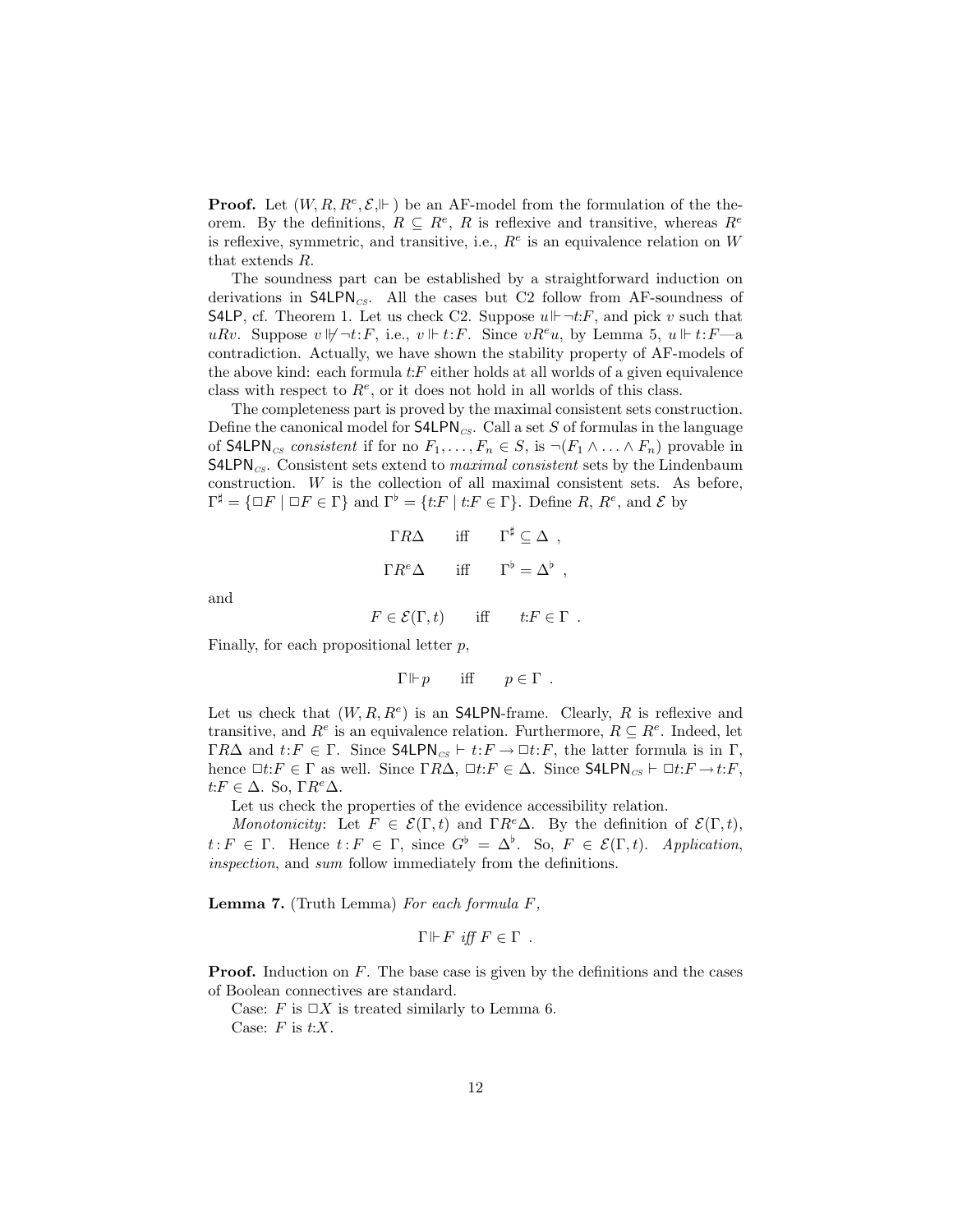If  $t: X \in \Gamma$ , then  $X \in \mathcal{E}(\Gamma, t)$ . Let  $\Gamma R^e \Delta$ . By the definition of  $R^e$ ,  $t: X \in \Delta$ . Since  $\mathsf{S4LPN}_{cs} \vdash t: X \to X, X \in \Delta$ . So, by the induction hypothesis,  $\Delta \Vdash X$ . By the definitions,  $\Gamma \Vdash t:X$ .

If  $\Gamma \Vdash t:X$ , then  $X \in \mathcal{E}(\Gamma, t)$ , hence  $t:X \in \Gamma$ , by the definition of  $\mathcal{E}$ .

A standard argument concludes the proof of the theorem. Suppose  $\mathsf{S4LPN}_{CS}$   $\forall$ F. Then the set  $\{\neg F\}$  is consistent and let  $\Gamma$  be its maximal consistent extension. Then  $F \notin \Gamma$  and, by Lemma 7,  $\Gamma \not\vdash F$ .

The following stronger form of the completeness theorem holds:

**Theorem 3.** For each F such that  $\mathsf{S4LPN}_{\mathsf{CS}} \not\vdash F$ , there is an AF-model  $\widehat{M}$  that meets CS such that the evidence accessibility relation in  $\widehat{M}$  is total and F is false  $in M.$ 

**Proof.** Take the canonical model for **S4LPN**<sub>cs</sub> and a world  $\Gamma_0$  such that  $\Gamma_0 \not\vdash F$ . Consider the equivalence class  $\widehat{W}$  with respect to  $R^e$  such that  $\Gamma_0 \in \widehat{W}$ . Since  $R \subseteq R^e$ ,  $\widehat{W}$  is closed under accessibility relation R: if  $\Gamma \in \widehat{W}$  and  $\Gamma R\Delta$ , then  $\Delta \in \widehat{W}$ . Let  $\widehat{R}, \widehat{R^e}, \widehat{\mathcal{E}},$  and  $\widehat{\mathbb{P}}$  be  $R, R^e, \widehat{\mathcal{E}},$  and  $\mathbb{P}$  restricted to  $\widehat{W}$ , respectively. The resulting structure is an AF-model

$$
\widehat{M} = (\widehat{W}, \widehat{R}, \widehat{R^e}, \widehat{\mathcal{E}}, \widehat{\Vdash})
$$

with the evidence accessibility relation  $\widehat{R}^e$  total on its domain  $\widehat{W}$ . Indeed, we have already checked that  $(\widehat{W}, \widehat{R}, \widehat{R^e})$  is an AF-frame. The properties of the evidence function  $\hat{\mathcal{E}}$  are nothing but the special cases of the corresponding properties for  $\mathcal{E}$ .

**Lemma 8.** For each formula X and each  $\Gamma \in \widehat{W}$ ,

$$
\Gamma \Vdash F \text{ iff } F \in \Gamma .
$$

Proof. Induction on F. The cases of atomic formulas and Boolean connectives are immediate.

Case:  $X$  is  $\Box Y$ .

If  $\Gamma \Vdash \Box Y$ , then  $\Delta \Vdash Y$  for each  $\Delta$  such that  $\Gamma R\Delta$ . In particular,  $\Delta \Vdash Y$ for each  $\Delta \in \hat{W}$  such that  $\Gamma R\Delta$ . By the induction hypothesis,  $\Delta \hat{F}Y$ , for each  $\Delta \in \widehat{W}$  such that  $\Gamma R\Delta$ . Since R coincides with  $\widehat{R}$  on  $\widehat{W}, \Delta \widehat{\Vdash} Y, \Delta \in \widehat{W}$  such that  $\Gamma \widehat{R} \Delta$ . By the definition of forcing in  $\widehat{M}$ ,  $\Gamma \widehat{\vdash} \Box Y$ .

If  $\Gamma \Vdash \Box Y$ , then  $\Delta \Vdash Y$  for some  $\Delta$  such that  $\Gamma R\Delta$ . Since  $\widehat{W}$  is closed under  $R, \Delta \in W$ . By the induction hypothesis,  $\Delta \psi Y$ . Hence,  $\hat{\psi} \Box Y$ .

By Lemma 8, F is false at  $\Gamma_0$ . This concludes the proof of Theorem 3.  $\Box$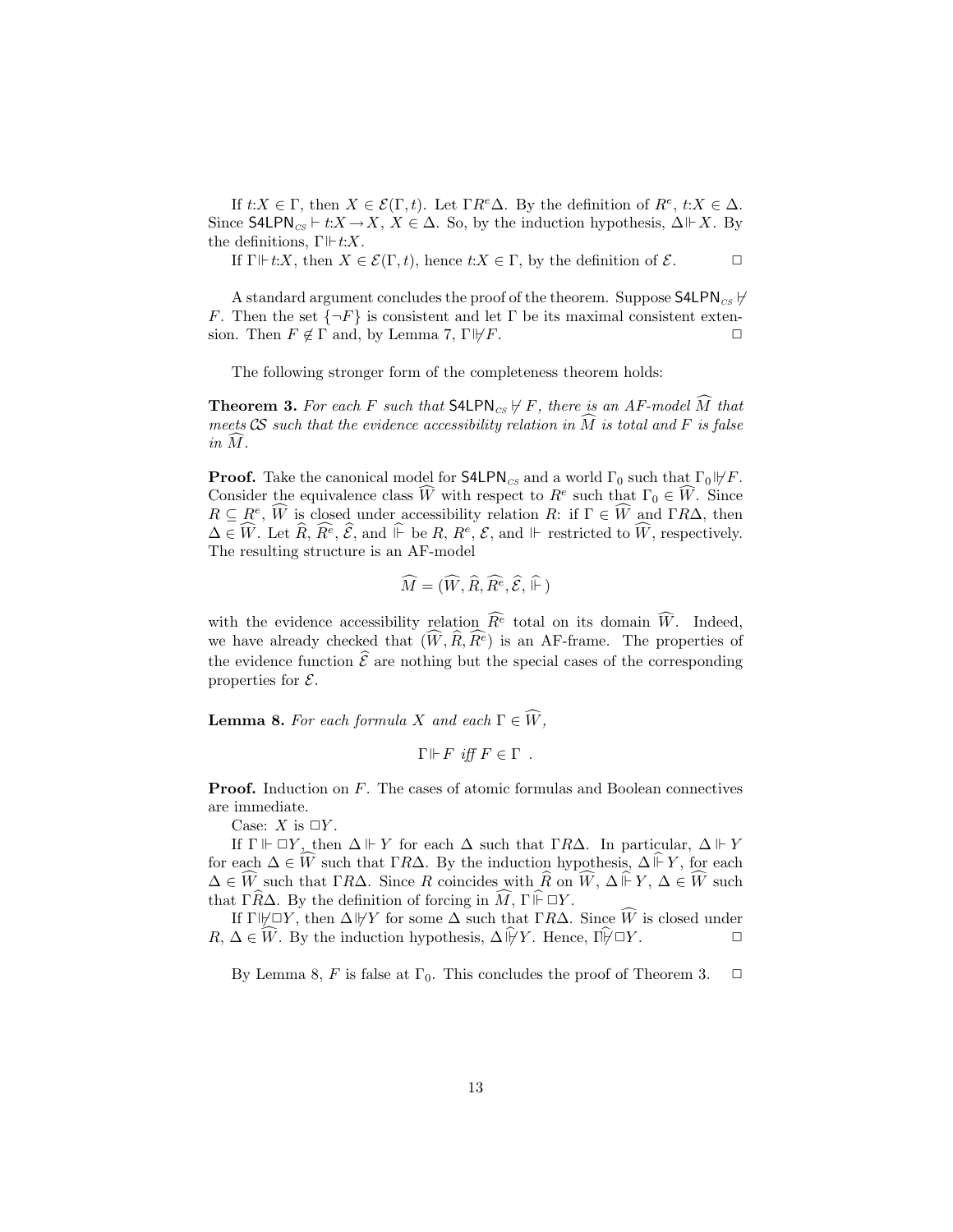## 6 Arithmetical semantics for S4LP and S4LPN

Arithmetical semantics for S4LP and S4LPN is given by interpreting  $\Box F$  via the strong provability operator

F is true and provable in Peano Arithmetic PA,

together with interpreting  $t$ : $F$  as before:

t is a proof of F in Peano Arithmetic PA.

Using the strong provability operator to obtain S4-compliant logics has been a well established tradition in provability logic (cf.  $[1, 12, 13, 21, 24, 25, 28, 29]$ ).

Theorem 4. (Arithmetical soundness of epistemic logic with justification) Let CS be a finite constant specification. If S4LPN<sub>CS</sub>  $\vdash$  F, then F is true under any arithmetical interpretation which translates  $\Box F$  as strong provability in PA and t: $F$  as "t is a proof of  $F$  in PA."

**Proof.** By induction on  $F$ . The validity of  $LP$  axioms and rules was shown in [3, 4]. The validity of S4 axioms and rules under the strong provability interpretation was shown in many sources, cf. [13].

The validity of the connection axiom  $t: F \to \Box F$  is a combination of the validity of the explicit reflection  $t: F \to F$ , which is an LP axiom, already checked, and a first order tautology  $Prf(t, \varphi) \rightarrow \exists x Prf(x, \varphi)$ , where  $Prf(x, y)$  is an arithmetical formula for  $x$  is a proof of  $y$ .

Finally, the negative introspection axiom  $\neg t: F \to \Box \neg t: F$  is a special case of  $\sigma$ -completeness of the arithmetic, cf. [13].  $\Box$ 

An arithmetically complete system GrzLPN of strong provability with proofs can be axiomatized by adding to S4LP the modal axiom by Grzegorczyk  $\square(\square(F\rightarrow$  $\Box F$   $\rightarrow$  F. Models for GrzLPN are F-models with reflexive partially ordered frames. This can be established by a combination of the methods from [9, 28, 29].

## References

- [1] S. Artemov. Kolmogorov logic of problems and a provability interpretation of intuitionistic logic. Theoretical Aspects of Reasoning about Knowledge - III Proceedings, Morgan Kaufman Pbl., pp.257-272, 1990.
- [2] S. Artemov. Logic of Proofs. Annals of Pure and Applied Logic, v. 67, pp. 29– 59, 1994.
- [3] S. Artemov. Operational Modal Logic. Tech. Rep. MSI 95-29, Cornell University, December 1995.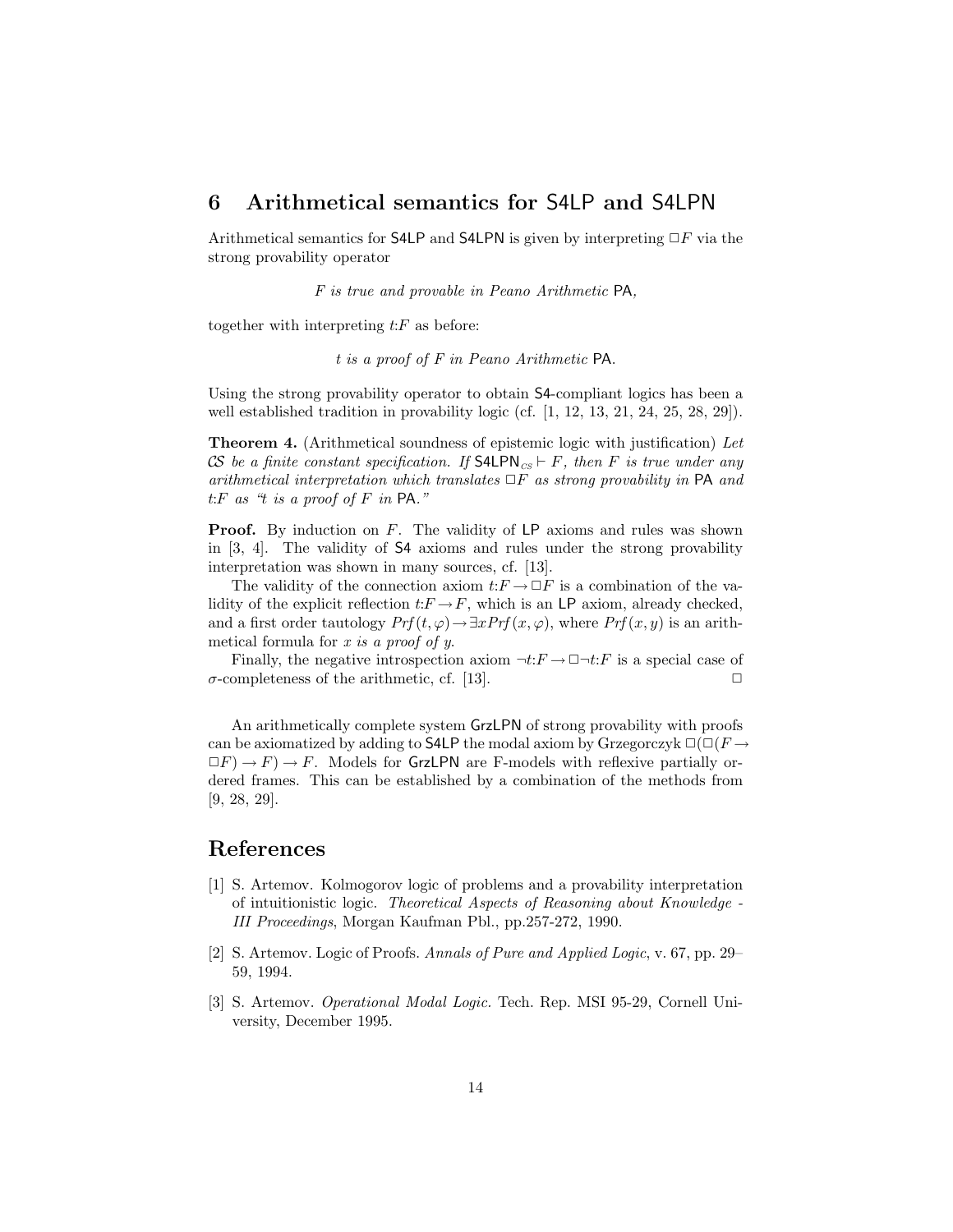- [4] S. Artemov. Explicit provability and constructive semantics. The Bulletin for Symbolic Logic, v.7, No. 1, pp. 1–36, 2001.
- [5] S. Artemov. Kolmogorov's and Gödel's approach to intuitionistic logic: current developments. Russian Mathematical Surveys, v. 59, issue 2, pp.203-229, March-April 2004.
- [6] S. Artemov. Evidence-based common knowledge. Technical Report TR-2004018, CUNY Ph.D. Program in Computer Science, 2004. http://www.cs.gc.cuny.edu/tr/techreport.php?id=140.
- [7] S. Artemov and L. Beklemishev. Provability logic. In D. Gabbay and F. Guenthner, editors, Handbook of Philosophical Logic, 2nd ed., volume 13, pages 229–403. Kluwer, Dordrecht, 2004.
- [8] S. Artemov, E. Kazakov and D. Shapiro. On logic of knowledge with justifications. Technical Report CFIS 99-12, Cornell University, 1999. http://www.cs.gc.cuny.edu/∼sartemov/publications/S5LP.ps.
- [9] S. Artemov and E. Nogina. Logic of knowledge with justifications from the provability perspective. Technical Report TR-2004011, CUNY Ph.D. Program in Computer Science, 2004. http://www.cs.gc.cuny.edu/tr/techreport.php?id=106.
- [10] V. Brezhnev. On explicit counterparts of modal logics. Technical Report CFIS 2000-05, Cornell University, 2000.
- [11] V. Brezhnev. On the logic of proofs. In Proceedings of the Sixth ESSLLI Student Session, Helsinki, pages 35–46, 2001. http://www.helsinki.fi/esslli/.
- [12] G. Boolos, The Unprovability of Consistency: An Essay in Modal Logic, Cambridge University Press, 1979.
- [13] G. Boolos, The Logic of Provability, Cambridge University Press, 1993.
- [14] D. de Jongh and G. Japaridze. The Logic of Provability. Ed. S. Buss, *Hand*book of Proof Theory. Studies in Logic and the Foundations of Mathematics, Vol.137., Elsevier, pp. 475-546, 1998.
- [15] R. Fagin, J. Halpern, Y. Moses, M. Vardi, Reasoning About Knowledge, MIT Press, 1995.
- [16] M. C. Fitting. A semantics for the logic of proofs. Technical Report TR-2003012, CUNY Ph.D. Program in Computer Science, 2003. http://www.cs.gc.cuny.edu/tr/techreport.php?id=86.
- [17] M. C. Fitting. Semantics and Tableaus for LPS4. Technical Report TR-2004016, CUNY Ph.D. Program in Computer Science, 2004. http://www.cs.gc.cuny.edu/tr/techreport.php?id=118.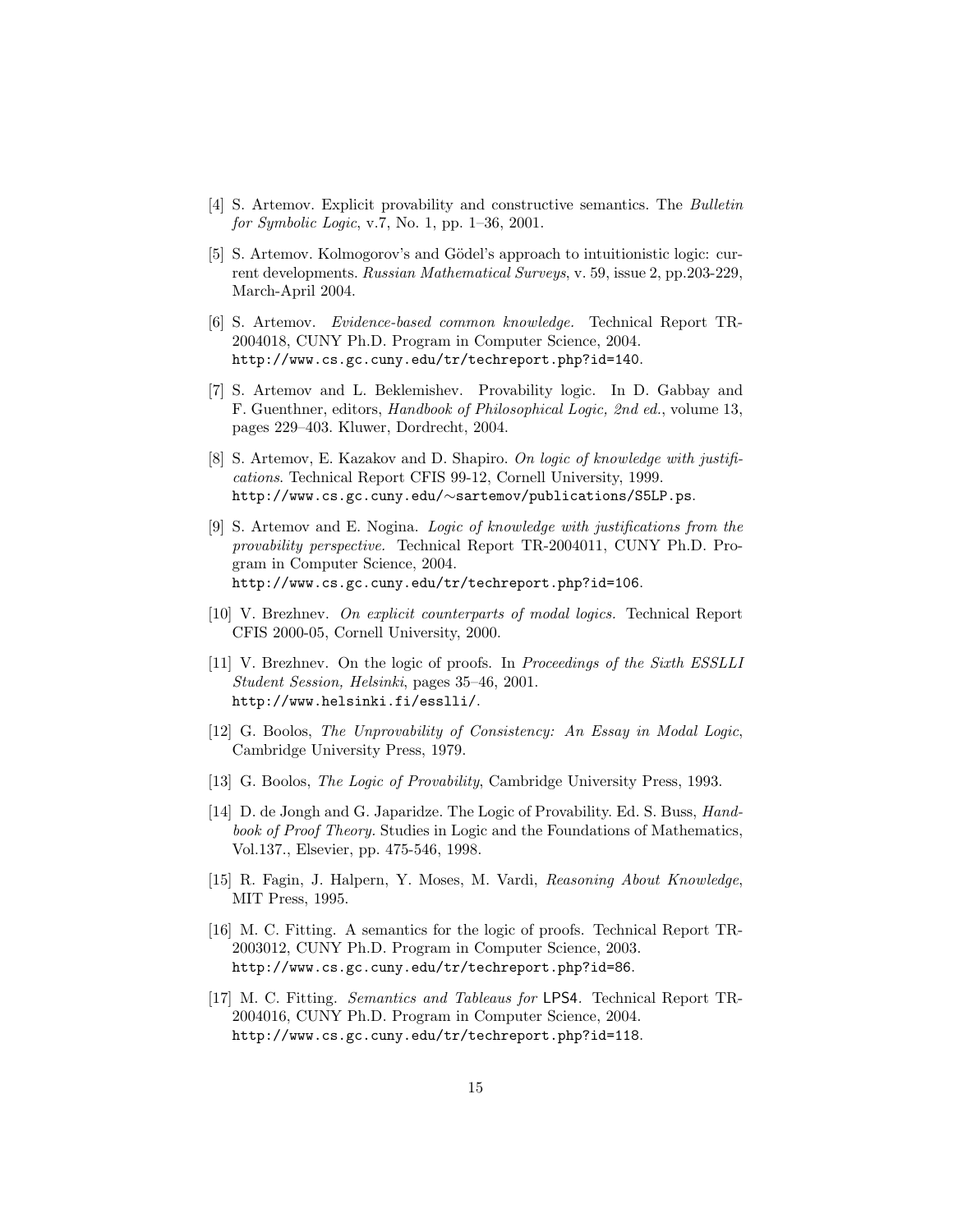- [18] M. C. Fitting. The logic of proofs, semantically. Annals of Pure and Applied  $Logic, 132(1):1-25, 2005.$
- [19] K. Gödel. Eine Interpretation des intuitionistischen Aussagenkalkuls. Ergebnisse Math. Colloq., Bd. 4 (1933), S. 39-40.
- [20] K. Gödel. Vortrag bei Zilsel (1938). In S. Feferman, ed. Kurt Gödel Collected Works. Volume III, Oxford University Press, 1995.
- [21] R. Goldblatt, "Arithmetical necessity, provability and intuitionistic logic", Theoria, 44, pp. 38-46, 1978.
- [22] S. Kleene. Introduction to Metamathematics, Van Norstrand, 1952.
- [23] A. Kolmogoroff. Zur Deutung der intuitionistischen logik. Mathematische Zeitschrift, 35:58–65, 1932. In German. English translation in V.M. Tikhomirov, editor, Selected works of A.N. Kolmogorov. Volume I: Mathematics and Mechanics, pages 151–158. Kluwer, Dordrecht 1991.
- [24] A.V. Kuznetsov and A.Yu. Muravitsky, "Magari algebras," Fourteenth All-Union Algebra Conf., Abstract part 2: Rings, Algebraic Structures, pp. 105- 106, 1977 (in Russian)
- [25] A.V. Kuznetsov and A.Yu. Muravitsky, "On superintuitionistic logics as fragments of proof logic," Studia Logica, v. XLV, pp. 76-99, 1986
- [26] A. Mkrtychev. Models for the Logic of Proofs. Lecture Notes in Computer Science, v. 1234, Logical Foundations of Computer Science' 97, Yaroslavl', pp. 266-275, 1997.
- [27] Y. Moses. Resource-bounded knowledge. In Theoretical Aspects of Reasoning about Knowledge, ed. M. Vardi, Morgan Kaufmann, pp. 261-276, 1988.
- [28] E. Nogina. Logic of proofs with the strong provability operator. ILLC Prepublication Series ML-94-10, Institute for Logic, Language and Computation, University of Amsterdam, 1994.
- [29] E. Nogina. Grzegorczyk logic with arithmetical proof operators. Fundamental and Applied Mathematics, v. 2, No.2, pp.483-499, (Russian), 1996 http://mech.math.msu.su/ fpm/eng/96/962/96206.htm
- [30] R. Parikh. Knowledge and the problem of logical omniscience. ISMIS-87 (International Symposium on Methodolody for Intellectual Systems). Ed. Z. Ras and M. Zemankova, North Holland, pp.432-439, 1987.
- [31] R. Parikh. Logical omniscience. In Logic and Computational Complexity, Ed. Leivant, Springer Lecture Notes in Computer Science, No.960, pp. 22-29, 1995.